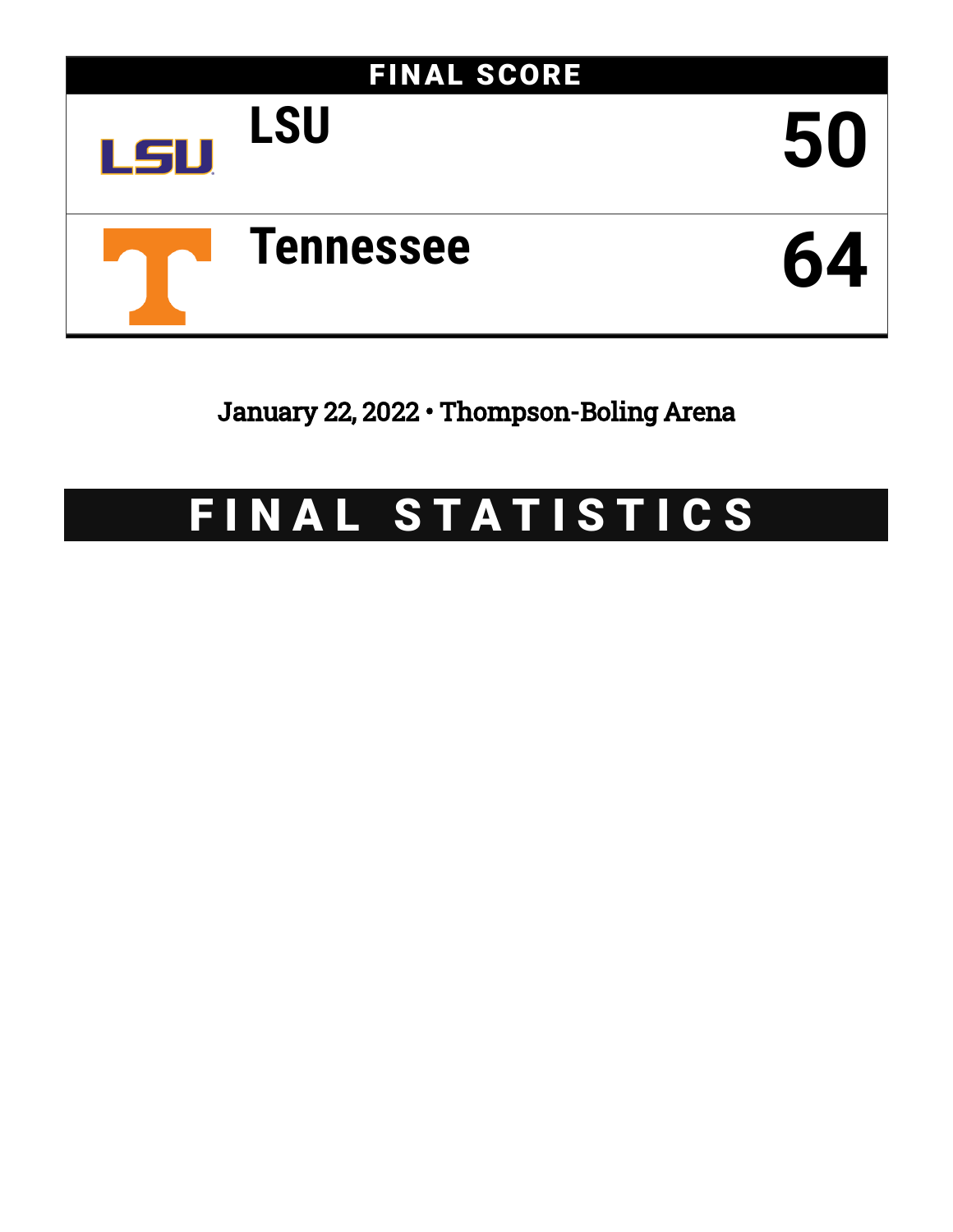#### **Official Box Score LSU vs Tennessee Game Totals -- Final Statistics January 22, 2022 at Thompson-Boling Arena**



#### **LSU 50**

|                          | S      | Pts      | FG      | 3FG                                        | FТ      | 0R          | DR       | TR              | PF             | A              | TO             | <b>Blk</b>     | Stl      | Min | $+/-$                                 |
|--------------------------|--------|----------|---------|--------------------------------------------|---------|-------------|----------|-----------------|----------------|----------------|----------------|----------------|----------|-----|---------------------------------------|
| <b>MURRAY, BRANDON</b>   | G      |          |         | $1 - 3$                                    | $0 - 0$ | 0           | 2        | 2               | $\Omega$       | 3              |                | $\Omega$       | 0        | 36  | $-19$                                 |
| <b>GAINES, ERIC</b>      | G      | 10       | $4 - 9$ | $1 - 4$                                    | $1 - 3$ | 2           | 4        | 6               | $\mathcal{P}$  | 3              | 5              | $\Omega$       | 1.       | 34  | $-9$                                  |
| DAYS, DARIUS             | F.     | 5        |         | $1 - 7$                                    | $0 - 1$ |             | 6        | 7               | 3              |                | 2              | $\mathbf{0}$   |          | 27  | -5                                    |
| <b>WILKINSON, MWANI</b>  | F.     | $\Omega$ | $0 - 1$ | $0 - 1$                                    | $0 - 0$ | 0           | $\Omega$ | $\mathbf{0}$    | $\overline{4}$ | $\overline{0}$ | $\overline{0}$ | $\overline{0}$ | 1        | 23  | $-14$                                 |
| <b>REID, EFTON</b>       | C      | 4        | $2 - 6$ | $0 - 1$                                    | $0-0$   | $\mathbf 1$ | 3        | 4               | $\overline{4}$ | $\overline{2}$ | $\mathcal{P}$  | $\Omega$       | $\Omega$ | 31  | $-7$                                  |
| <b>FUDGE, ALEX</b>       | F.     | $\Omega$ | $0 - 4$ | $0 - 1$                                    | $0 - 0$ | 0           | 2        | 2               | $\mathcal{P}$  | $\Omega$       | $\Omega$       | $\Omega$       | $\Omega$ | -9  | $-12$                                 |
| <b>WILLIAMS, JUSTICE</b> | G      | 0        | $0-0$   | $0-0$                                      | $0 - 0$ | 0           | $\Omega$ | $\Omega$        | 1              | 0              | $\Omega$       | $\Omega$       |          | 12  | -5                                    |
| <b>EASON, TARI</b>       | F.     |          |         | $1 - 2$                                    | $3 - 3$ |             | 5        | 6               | 5              | $-1$           | 4              | $\Omega$       |          | -28 | 8                                     |
| <b>TEAM</b>              |        |          |         |                                            |         | 3           | 2        | 5               | 1              |                | 0              |                |          |     |                                       |
| <b>TOTALS</b>            |        |          |         | $4 - 19$                                   | $4 - 7$ | 8           | 24       | 32 <sub>2</sub> |                |                |                | $\bf{0}$       |          |     |                                       |
|                          | Player |          |         | 15 7-12<br>$2 - 10$<br>16 6-12<br>50 21-54 |         |             |          |                 |                |                | $22 \t10$      | 14             |          |     | $\mathbf{2}$<br>$\mathbf{1}$<br>6 200 |

| <b>Shooting By Period</b><br>Period | FG        | FG%   | 3FG      | 3FG%  | FТ      | FT%   |
|-------------------------------------|-----------|-------|----------|-------|---------|-------|
| 1st Half                            | $9 - 26$  | 35%   | $3 - 11$ | 27%   | $3 - 5$ | 60%   |
| 2nd Half                            | $12 - 28$ | 43%   | 1-8      | 13%   | $1 - 2$ | 50%   |
| Game                                | $21 - 54$ | 38.9% | 4-19     | 21.1% | $4 - 7$ | 57.1% |

*Last FG:* 2nd-00:27 *Largest lead:* By 0 at *Technical Fouls:* #0 TEAM @ 2nd - 20:00;

#### **Tennessee 64**

| No. | Player                   | S  | Pts           | FG.      | 3FG       | FТ        | OR          | DR       | TR       | PF | A        | TO. | <b>B</b> lk  | Stl      | Min  | $+/-$ |
|-----|--------------------------|----|---------------|----------|-----------|-----------|-------------|----------|----------|----|----------|-----|--------------|----------|------|-------|
| 01  | CHANDLER, KENNEDY        | G  | 9             | $4 - 13$ | 1-5       | $0 - 1$   | 0           | 2        | 2        | 3  | 6        |     | 0            | 0        | 32   | 17    |
| 13  | NKAMHOUA, OLIVIER        | F  | 0             | $0 - 1$  | $0 - 0$   | $0 - 0$   | $\mathbf 1$ | 3        | 4        | 2  | 2        | 3   | $\mathbf{0}$ | $\Omega$ | 15   | 9     |
| 25  | <b>VESCOVI, SANTIAGO</b> | G  | 16            | $5 - 11$ | $5 - 11$  | $1 - 2$   | 1.          | 5        | 6        | 0  | 5        | 4   | 0            |          | 38   | 21    |
| 30  | JAMES, JOSIAH-JORDAN     | G  | 9             | $2-6$    | $2-6$     | $3-6$     | 0           | 5        | 5.       | 4  | 2        |     | $\Omega$     |          | 24   | 17    |
| 33  | PLAVSIC, UROS            | F  | 12            | $5 - 7$  | $0 - 0$   | $2 - 4$   | 2           | 4        | 6        | 2  | 0        |     |              | 0        | 28   | 9     |
| 02  | HUNTLEY-HATFIELD, BRAND( | F. | $\mathcal{P}$ | $1 - 3$  | $0 - 0$   | $0 - 0$   | 2           | 4        | 6        |    |          |     | 0            |          | 15   | 5     |
| 05  | ZEIGLER, ZAKAI           | G  | 5.            | 1-4      | 1-4       | $2 - 2$   | 1           | 2        | 3        | 2  | 1        | 2   | 0            | 0        | 17   | 3     |
| 10  | FULKERSON, JOHN          | F. | 8             | $3 - 3$  | $0 - 0$   | $2 - 3$   | 1.          | $\Omega$ | 1        | 3  | 1        | 0   | $\Omega$     | $\Omega$ | 14   | 3     |
| 15  | MASHACK, JAHMAI          | G  | 0             | $0 - 1$  | $0 - 0$   | $0 - 0$   | 1.          | $\Omega$ |          | 0  | 0        |     | $\Omega$     | 0        | 7    | -3    |
| 24  | POWELL, JUSTIN           | G  | 3             | $1 - 2$  | $1-2$     | $0 - 0$   | 0           | 0        | $\Omega$ | 0  | $\Omega$ | 0   | $\Omega$     | $\Omega$ | 10   | $-11$ |
|     | <b>TEAM</b>              |    |               |          |           |           | 0           | 0        | $\Omega$ |    |          | 0   |              |          |      |       |
|     | <b>TOTALS</b>            |    |               | 64 22-51 | $10 - 28$ | $10 - 18$ | 9           | 25       | 34       | 18 | 18       | 14  |              |          | 3200 |       |
|     |                          |    |               |          |           |           |             |          |          |    |          |     |              |          |      |       |

| Game                                | $22 - 51$ | 43.1% | $10 - 28$ | 35.7% | $10 - 18$ | 55.6%  |  |
|-------------------------------------|-----------|-------|-----------|-------|-----------|--------|--|
| 2nd Half                            | $11 - 24$ | 46%   | $3 - 11$  | 27%   | $10 - 16$ | 63%    |  |
| 1st Half                            | 11-27     | 41%   | 7-17      | 41%   | 0-2       | $00\%$ |  |
| <b>Shooting By Period</b><br>Period | FG        | FG%   | 3FG       | 3FG%  | FT        | FT%    |  |

*Last FG:* 2nd-01:40 *Largest lead:* By 19 at *Technical Fouls:* #0 TEAM @ 2nd - 20:00;

| Game Notes:                                                            | <b>Score</b>                            | 1st | 2 <sub>nd</sub> | тот               | <b>Points</b> | <b>LSU</b>     | <b>TENN</b>    |
|------------------------------------------------------------------------|-----------------------------------------|-----|-----------------|-------------------|---------------|----------------|----------------|
| Officials: Doug Shows, Patrick Evans, Owen Shortt<br>Attendance: 21061 | LSU                                     | 24  | 26              | 50                | In the Paint  | 26             | 24             |
|                                                                        | TENN                                    | 29  | 35              | 64                | Off Turns     | 13             |                |
| Start Time: 11:05 PM                                                   |                                         |     |                 |                   | 2nd Chance    |                | 13             |
| Conference Game:                                                       | LSU led for 0:00. TENN led for 39:33.   |     |                 | <b>Fast Break</b> | 14            |                |                |
|                                                                        | Game was tied for 0:0.<br>Times tied: 0 |     | Lead Changes: 0 |                   | Bench         | 16             | 18             |
|                                                                        |                                         |     |                 |                   | Per Poss      | 0.794<br>23/63 | 1.016<br>27/63 |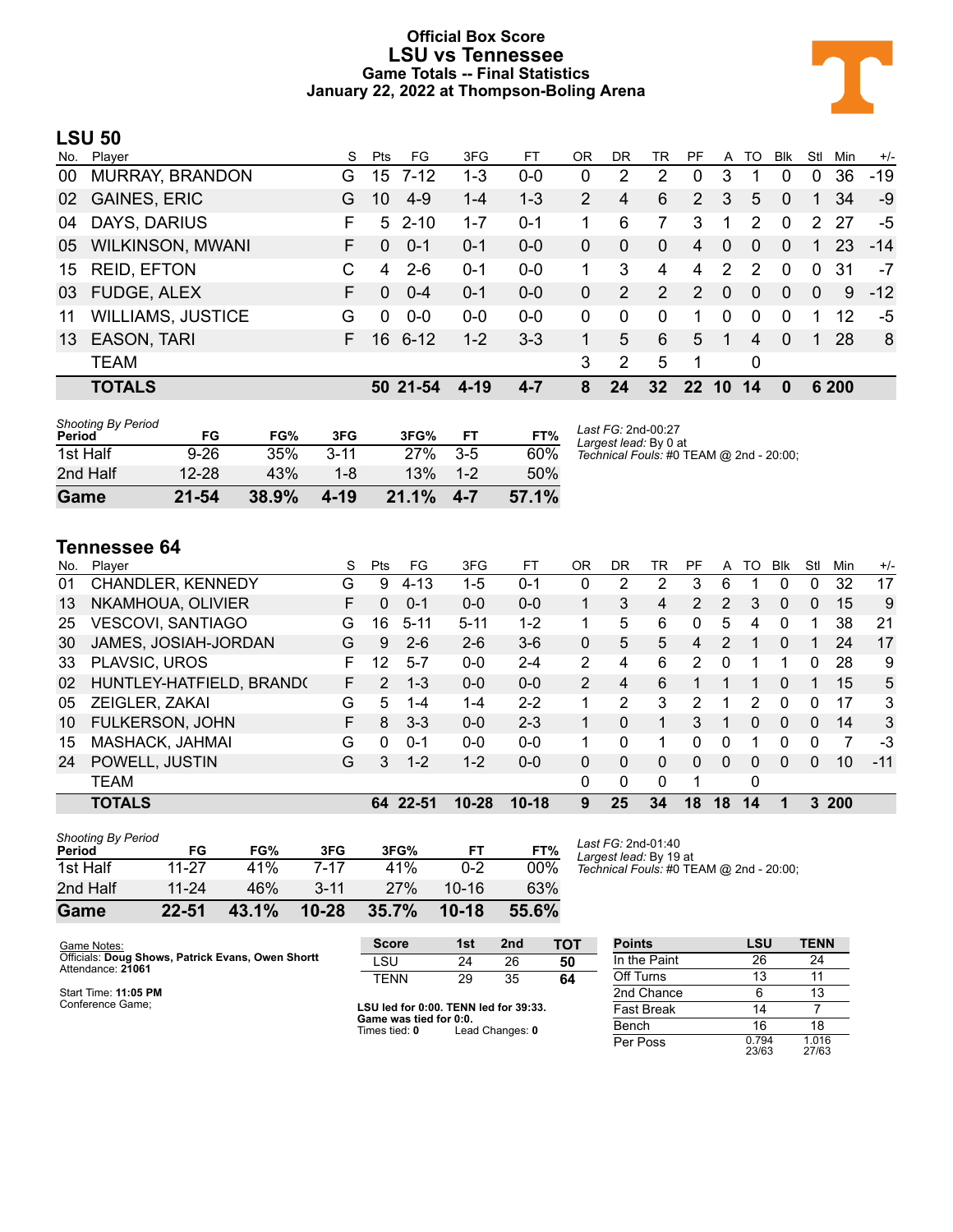#### **Official Box Score LSU vs Tennessee First Half Statistics Only January 22, 2022 at Thompson-Boling Arena**



### **LSU 24**

| No. | Player                   | S. | Pts           | <b>FG</b> | 3FG      | <b>FT</b> | <b>OR</b> | DR           | TR           | <b>PF</b>   | $\mathsf{A}$   | TO          | <b>BIK</b>     | Stl            | <b>Min</b> | $+/-$          |
|-----|--------------------------|----|---------------|-----------|----------|-----------|-----------|--------------|--------------|-------------|----------------|-------------|----------------|----------------|------------|----------------|
| 00  | <b>MURRAY, BRANDON</b>   | G  | 9             | $4-6$     | $1 - 2$  | 0-0       | 0         | 1            | 1            | 0           |                |             | 0              | 0              | 17         | $-12$          |
| 02  | <b>GAINES, ERIC</b>      | G  |               | $0 - 3$   | $0 - 1$  | $1 - 2$   | 2         |              | 3            | 1           | 2              | 2           | $\Omega$       |                | 16         | $\mathbf{1}$   |
| 04  | DAYS, DARIUS             | F  | 5             | $2 - 8$   | $1 - 6$  | $0 - 1$   | 0         | 3            | 3            | 2           | 1              |             | 0              | 1              | 15         | 1              |
| 05  | <b>WILKINSON, MWANI</b>  | F. | $\Omega$      | $0 - 0$   | $0 - 0$  | $0 - 0$   | 0         | $\mathbf{0}$ | $\mathbf{0}$ | 1           | $\overline{0}$ | 0           | $\overline{0}$ | $\mathbf{0}$   | 13         | -5             |
| 15  | <b>REID, EFTON</b>       | C  | $\mathcal{P}$ | $1 - 2$   | $0-0$    | $0-0$     |           | 1            | 2            | 1           | 0              |             | 0              | $\Omega$       | 15         | $-4$           |
| 03  | <b>FUDGE, ALEX</b>       | F  | $\Omega$      | $0 - 2$   | $0 - 1$  | $0-0$     | 0         |              | 1            | 0           | $\overline{0}$ | $\Omega$    | 0              | $\overline{0}$ | 5          | $-4$           |
| 11  | <b>WILLIAMS, JUSTICE</b> | G  | $\Omega$      | $0 - 0$   | $0-0$    | $0-0$     | 0         | $\Omega$     | 0            | 1           | $\Omega$       | $\Omega$    | $\Omega$       | $\Omega$       | 4          | -6             |
| 13  | <b>EASON, TARI</b>       | F. | 7             | $2 - 5$   | $1 - 1$  | $2 - 2$   | 0         | 4            | 4            |             |                | 3           | $\Omega$       |                | 14         | $\overline{4}$ |
|     | <b>TEAM</b>              |    |               | $0-0$     |          |           | 2         | 1            | 3            | $\mathbf 0$ |                | $\mathbf 0$ |                |                |            |                |
|     | <b>TOTALS</b>            |    | 24            | $9 - 26$  | $3 - 11$ | $3 - 5$   | 5         | 12           | 17           |             | 5              | 8           | 0              |                | 3 100      |                |

| <b>Shooting By Period</b><br>Period | FG        | FG%   | 3FG      | 3FG%       | FТ      | FT%   | Last FG Half: LSU 2nd-00:27 |
|-------------------------------------|-----------|-------|----------|------------|---------|-------|-----------------------------|
| 1st Half                            | $9 - 26$  | 35%   | $3 - 11$ | <b>27%</b> | $3-5$   | 60%   |                             |
| Game                                | $21 - 54$ | 38.9% | $4 - 19$ | $21.1\%$   | $4 - 7$ | 57.1% |                             |

### **Tennessee 29**

| No. | Plaver                   | S  | <b>Pts</b>    | <b>FG</b> | 3FG     | <b>FT</b> | <b>OR</b>      | <b>DR</b> | TR       | PF             | A        | TO | <b>B</b> lk    | Stl      | Min | $+/-$    |
|-----|--------------------------|----|---------------|-----------|---------|-----------|----------------|-----------|----------|----------------|----------|----|----------------|----------|-----|----------|
| 01  | CHANDLER, KENNEDY        | G  | 5             | 2-7       | $1 - 4$ | $0-0$     | 0              |           |          | 0              | 3        | 0  | 0              | 0        | 15  | 7        |
| 13  | NKAMHOUA, OLIVIER        | F. | 0             | $0 - 0$   | $0 - 0$ | $0 - 0$   | $\mathbf 1$    | 2         | 3        | $\overline{2}$ | 1        | 3  | $\Omega$       | 0        | 11  | 5        |
| 25  | VESCOVI, SANTIAGO        | G  | 12            | $4 - 7$   | $4 - 7$ | $0 - 0$   | 0              | 2         | 2        | 0              | 1        |    | 0              | 0        | 18  | 12       |
| 30  | JAMES, JOSIAH-JORDAN     | G  | 3             | $1 - 2$   | $1 - 2$ | $0 - 0$   | 0              | 1         |          | $\mathcal{P}$  | 1        | 0  | $\Omega$       | 0        | 6   | 12       |
| 33  | PLAVSIC, UROS            | F  | 4             | $2 - 3$   | $0 - 0$ | $0 - 2$   | $\Omega$       | 2         | 2        |                | 0        |    | 0              | 0        | 14  | 6        |
| 02  | HUNTLEY-HATFIELD, BRAND( | F. | $\mathcal{P}$ | $1 - 3$   | $0 - 0$ | $0 - 0$   | $\overline{2}$ | 3         | 5        | 0              | 0        |    | $\overline{0}$ |          | 9   | $-1$     |
| 05  | ZEIGLER, ZAKAI           | G  | 0             | $0 - 2$   | $0 - 2$ | $0 - 0$   | 1              | 2         | 3        |                | 1        | 2  | 0              | 0        | 8   | -1       |
| 10  | FULKERSON, JOHN          | F. | 0             | $0 - 0$   | $0 - 0$ | $0 - 0$   | 0              | 0         | $\Omega$ | 2              | 1        | 0  | $\Omega$       | $\Omega$ | 6   | $\Omega$ |
| 15  | MASHACK, JAHMAI          | G  | 0             | $0 - 1$   | $0 - 0$ | $0 - 0$   | 1.             | 0         | 1.       | 0              | 0        | 1  | 0              | 0        | 7   | -3       |
| 24  | POWELL, JUSTIN           | G  | $\mathcal{S}$ | $1 - 2$   | $1 - 2$ | $0 - 0$   | 0              | 0         | $\Omega$ | $\Omega$       | $\Omega$ | 0  | $\Omega$       | $\Omega$ | 5   | $-12$    |
|     | <b>TEAM</b>              |    |               | $0 - 0$   |         |           | $\Omega$       | 0         | 0        | $\Omega$       |          | 0  |                |          |     |          |
|     | <b>TOTALS</b>            |    |               | 29 11-27  | $7-17$  | $0 - 2$   | 5              | 13        | 18       | 8              | 8        | 9  | 0              |          | 100 |          |
|     |                          |    |               |           |         |           |                |           |          |                |          |    |                |          |     |          |

| <b>Shooting By Period</b> |           |       |           |       |           |        |
|---------------------------|-----------|-------|-----------|-------|-----------|--------|
| Period                    | FG        | FG%   | 3FG       | 3FG%  |           | FT%    |
| 1st Half                  | $11-27$   | 41%   | 7-17      | 41%   | በ-2       | $00\%$ |
| Game                      | $22 - 51$ | 43.1% | $10 - 28$ | 35.7% | $10 - 18$ | 55.6%  |

*Last FG Half:* TENN 2nd-01:40

| Game Notes:                                       | <b>Score</b> | 1st | 2 <sub>nd</sub> | TOT | <b>Points (This Period)</b> | LSU   | <b>TENN</b> |
|---------------------------------------------------|--------------|-----|-----------------|-----|-----------------------------|-------|-------------|
| Officials: Doug Shows, Patrick Evans, Owen Shortt | LSU          | 24  | 26              | 50  | In the Paint                | 12    |             |
| Attendance: 21061                                 | TENN         | 29  | 35              | 64  | Off Turns                   |       |             |
| Start Time: 11:05 PM                              |              |     |                 |     | 2nd Chance                  |       |             |
| Conference Game:                                  |              |     |                 |     | <b>Fast Break</b>           |       |             |
|                                                   |              |     |                 |     | Bench                       |       |             |
|                                                   |              |     |                 |     | Per Poss                    | 0.727 | 0.906       |

0.727 0.906<br>11/33 11/32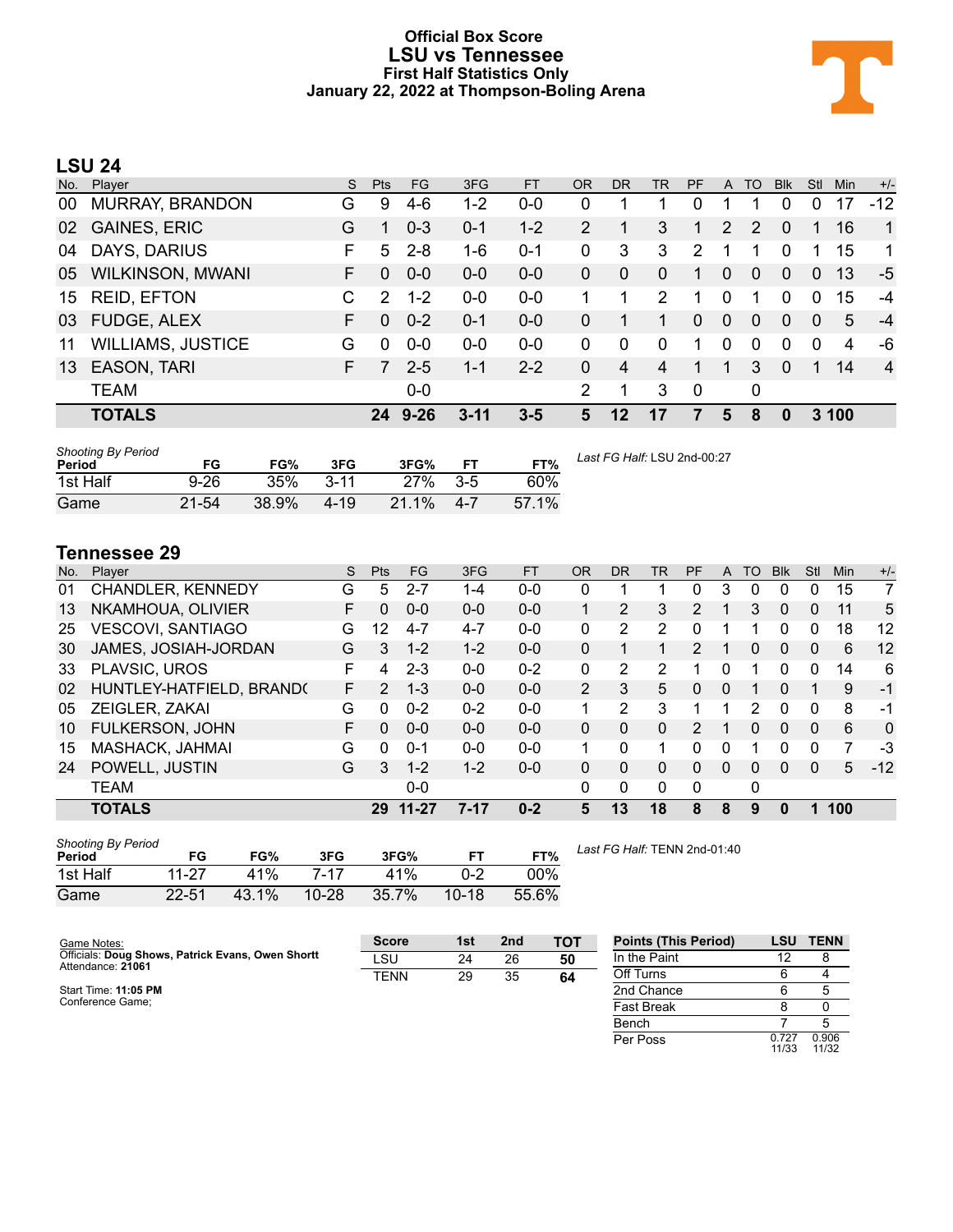#### **Official Play-By-Play LSU vs Tennessee First Half January 22, 2022 at Thompson-Boling Arena**



#### **Period 1**

<mark>Startersː</mark><br>LSU: 0 MURRAY,BRANDON (G); 2 GAINES,ERIC (G); 4 DAYS,DARIUS (F); 5 WILKINSON,MWANI (F); 15 REID,EFTON (C);<br>Tennessee: 1 CHANDLER,KENNEDY (G); 13 NKAMHOUA,OLIVIER (F); 25 VESCOVI,SANTIAGO (G); 30 JAMES,JOSIAH-JO

| Time           | <b>VISITORS: LSU</b>             | <b>Score</b> | <b>Margin</b>  | <b>HOME: Tennessee</b>                     |
|----------------|----------------------------------|--------------|----------------|--------------------------------------------|
| 19:33          |                                  | $3-0$        | $H_3$          | GOOD! 3PTR by VESCOVI, SANTIAGO            |
| 19:33          |                                  |              |                | ASSIST by CHANDLER, KENNEDY                |
| 19:08          | TURNOVER by MURRAY, BRANDON      |              |                |                                            |
| 18:43          |                                  | $5-0$        | H <sub>5</sub> | GOOD! LAYUP by PLAVSIC, UROS               |
| 18:43          |                                  |              |                | ASSIST by JAMES, JOSIAH-JORDAN             |
| 18:17          | MISSED 3PTR by DAYS, DARIUS      |              |                |                                            |
| 18:13          | REBOUND (OFF) by GAINES, ERIC    |              |                |                                            |
| 18:11          | MISSED JUMPER by GAINES, ERIC    |              |                |                                            |
| 18:07          |                                  |              |                | REBOUND (DEF) by PLAVSIC, UROS             |
| 18:00          |                                  | $8-0$        | H <sub>8</sub> | GOOD! 3PTR by CHANDLER, KENNEDY            |
| 17:59          | TIMEOUT 30SEC                    |              |                |                                            |
| 17:32          | MISSED 3PTR by DAYS, DARIUS      |              |                |                                            |
| 17:29          |                                  |              |                | REBOUND (DEF) by VESCOVI, SANTIAGO         |
| 17:23          |                                  |              |                | TURNOVER by VESCOVI, SANTIAGO              |
| 17:23          | STEAL by DAYS, DARIUS            |              |                |                                            |
| 17:22          | FOUL by DAYS, DARIUS             |              |                |                                            |
| 17:22          | TURNOVER by DAYS, DARIUS         |              |                |                                            |
| 17:22          | SUB OUT: GAINES, ERIC            |              |                |                                            |
| 17:22          | SUB OUT: WILKINSON, MWANI        |              |                |                                            |
| 17:22          | SUB OUT: REID, EFTON             |              |                |                                            |
| 17:22<br>17:22 | SUB IN: FUDGE, ALEX              |              |                |                                            |
| 17:22          | SUB IN: WILLIAMS, JUSTICE        |              |                |                                            |
| 17:02          | SUB IN: EASON, TARI              |              |                | TURNOVER by NKAMHOUA, OLIVIER              |
| 16:51          | MISSED JUMPER by MURRAY, BRANDON |              |                |                                            |
| 16:44          |                                  |              |                | REBOUND (DEF) by NKAMHOUA, OLIVIER         |
| 16:29          |                                  | $11-0$       | H 11           | GOOD! 3PTR by JAMES, JOSIAH-JORDAN         |
| 16:29          |                                  |              |                | ASSIST by NKAMHOUA, OLIVIER                |
| 16:25          |                                  |              |                | FOUL by PLAVSIC, UROS                      |
| 16:25          |                                  |              |                | SUB OUT: NKAMHOUA, OLIVIER                 |
| 16:25          |                                  |              |                | SUB OUT: PLAVSIC, UROS                     |
| 16:25          |                                  |              |                | SUB IN: HUNTLEY-HATFIELD, BRANDON          |
| 16:25          |                                  |              |                | SUB IN: FULKERSON, JOHN                    |
| 16:07          |                                  |              |                | FOUL by JAMES, JOSIAH-JORDAN               |
| 15:57          | MISSED LAYUP by EASON, TARI      |              |                |                                            |
| 15:54          |                                  |              |                | REBOUND (DEF) by HUNTLEY-HATFIELD, BRANDON |
| 15:36          |                                  |              |                | MISSED 3PTR by VESCOVI, SANTIAGO           |
| 15:33          | REBOUND (DEF) by DAYS, DARIUS    |              |                |                                            |
| 15:31          | FOUL by EASON, TARI              |              |                |                                            |
| 15:31          | TURNOVER by EASON, TARI          |              |                |                                            |
| 15:13          | FOUL by WILLIAMS, JUSTICE        |              |                |                                            |
| 15:13          | <b>TIMEOUT MEDIA</b>             |              |                |                                            |
| 15:13          |                                  |              |                | SUB OUT: CHANDLER, KENNEDY                 |
| 15:13          |                                  |              |                | SUB IN: ZEIGLER, ZAKAI                     |
| 15:08          |                                  |              |                | MISSED 3PTR by JAMES, JOSIAH-JORDAN        |
| 15:04          | REBOUND (DEF) by EASON, TARI     |              |                |                                            |
| 14:47<br>14:44 | MISSED LAYUP by FUDGE, ALEX      |              |                | REBOUND (DEF) by JAMES, JOSIAH-JORDAN      |
| 14:39          |                                  |              |                | MISSED 3PTR by VESCOVI, SANTIAGO           |
| 14:34          | REBOUND (DEF) by FUDGE, ALEX     |              |                |                                            |
| 14:21          | MISSED 3PTR by FUDGE, ALEX       |              |                |                                            |
| 14:17          |                                  |              |                | REBOUND (DEF) by ZEIGLER, ZAKAI            |
| 14:02          |                                  | $14-0$       | H 14           | GOOD! 3PTR by VESCOVI, SANTIAGO            |
| 14:02          |                                  |              |                | ASSIST by ZEIGLER, ZAKAI                   |
| 13:49          |                                  |              |                | SUB OUT: VESCOVI, SANTIAGO                 |
| 13:49          |                                  |              |                | SUB IN: POWELL, JUSTIN                     |
| 13:49          | SUB OUT: MURRAY, BRANDON         |              |                |                                            |
| 13:49          | SUB OUT: FUDGE, ALEX             |              |                |                                            |
| 13:49          | SUB OUT: WILLIAMS, JUSTICE       |              |                |                                            |
| 13:49          | SUB IN: GAINES, ERIC             |              |                |                                            |
| 13:49          | SUB IN: WILKINSON, MWANI         |              |                |                                            |
| 13:49          | SUB IN: REID, EFTON              |              |                |                                            |
| 13:38          | GOOD! JUMPER by DAYS, DARIUS     | $14 - 2$     | H 12           |                                            |
| 13:38          |                                  |              |                | FOUL by JAMES, JOSIAH-JORDAN               |
| 13:38          |                                  |              |                | SUB OUT: JAMES, JOSIAH-JORDAN              |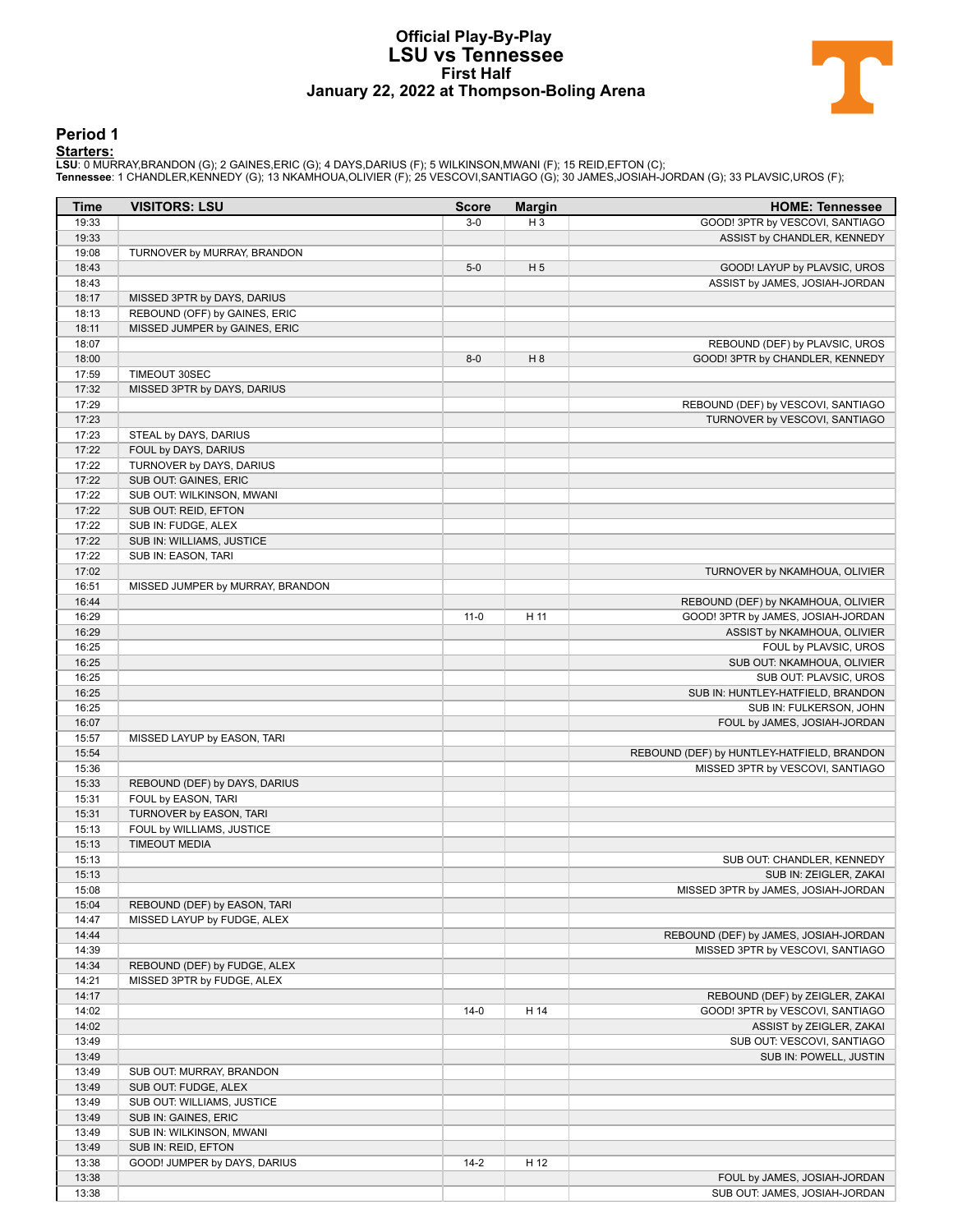| <b>Time</b>    | <b>VISITORS: LSU</b>           | <b>Score</b> | <b>Margin</b>  | <b>HOME: Tennessee</b>                                      |
|----------------|--------------------------------|--------------|----------------|-------------------------------------------------------------|
| 13:38          |                                |              |                | SUB IN: VESCOVI, SANTIAGO                                   |
| 13:38          | MISSED FT by DAYS, DARIUS      |              |                |                                                             |
| 13:37          |                                |              |                | REBOUND (DEF) by HUNTLEY-HATFIELD, BRANDON                  |
| 13:22          |                                |              |                | MISSED 3PTR by ZEIGLER, ZAKAI                               |
| 13:18          |                                |              |                | REBOUND (OFF) by ZEIGLER, ZAKAI                             |
| 13:14<br>13:11 | REBOUND (DEF) by EASON, TARI   |              |                | MISSED 3PTR by POWELL, JUSTIN                               |
| 13:05          |                                |              |                | FOUL by FULKERSON, JOHN                                     |
| 13:05          |                                |              |                | SUB OUT: HUNTLEY-HATFIELD, BRANDON                          |
| 13:05          |                                |              |                | SUB OUT: FULKERSON, JOHN                                    |
| 13:05          |                                |              |                | SUB IN: NKAMHOUA, OLIVIER                                   |
| 13:05          |                                |              |                | SUB IN: PLAVSIC, UROS                                       |
| 13:05          |                                |              |                | SUB OUT: ZEIGLER, ZAKAI                                     |
| 13:05          |                                |              |                | SUB IN: CHANDLER, KENNEDY                                   |
| 13:01          | MISSED JUMPER by DAYS, DARIUS  |              |                |                                                             |
| 12:55          | REBOUND (OFF) by REID, EFTON   |              |                |                                                             |
| 12:55          | GOOD! LAYUP by REID, EFTON     | $14 - 4$     | H 10           |                                                             |
| 12:36          |                                | $17 - 4$     | H 13           | GOOD! 3PTR by POWELL, JUSTIN                                |
| 12:36<br>12:06 | GOOD! 3PTR by EASON, TARI      | $17 - 7$     | H 10           | ASSIST by VESCOVI, SANTIAGO                                 |
| 12:06          | ASSIST by GAINES, ERIC         |              |                |                                                             |
| 11:49          |                                |              |                | MISSED 3PTR by CHANDLER, KENNEDY                            |
| 11:46          | REBOUND (DEF) by GAINES, ERIC  |              |                |                                                             |
| 11:27          | GOOD! 3PTR by DAYS, DARIUS     | $17-10$      | H 7            |                                                             |
| 11:27          | ASSIST by GAINES, ERIC         |              |                |                                                             |
| 11:12          |                                |              |                | FOUL by NKAMHOUA, OLIVIER                                   |
| 11:12          |                                |              |                | TURNOVER by NKAMHOUA, OLIVIER                               |
| 11:12          | <b>TIMEOUT MEDIA</b>           |              |                |                                                             |
| 11:12          |                                |              |                | SUB OUT: CHANDLER, KENNEDY                                  |
| 11:12          |                                |              |                | SUB IN: ZEIGLER, ZAKAI                                      |
| 11:12          | SUB OUT: DAYS, DARIUS          |              |                |                                                             |
| 11:12          | SUB IN: MURRAY, BRANDON        |              |                |                                                             |
| 10:52          | MISSED JUMPER by GAINES, ERIC  |              |                |                                                             |
| 10:48          |                                |              |                | REBOUND (DEF) by NKAMHOUA, OLIVIER                          |
| 10:29<br>10:29 | STEAL by GAINES, ERIC          |              |                | TURNOVER by ZEIGLER, ZAKAI                                  |
| 10:25          | MISSED LAYUP by EASON, TARI    |              |                |                                                             |
| 10:23          | REBOUND (OFF) by GAINES, ERIC  |              |                |                                                             |
| 10:23          | TURNOVER by GAINES, ERIC       |              |                |                                                             |
| 10:23          |                                |              |                | SUB OUT: POWELL, JUSTIN                                     |
| 10:23          |                                |              |                | SUB IN: CHANDLER, KENNEDY                                   |
| 10:07          |                                |              |                | MISSED 3PTR by ZEIGLER, ZAKAI                               |
| 10:02          | REBOUND (DEF) by REID, EFTON   |              |                |                                                             |
| 09:59          | TURNOVER by EASON, TARI        |              |                |                                                             |
| 09:59          | SUB OUT: EASON, TARI           |              |                |                                                             |
| 09:59          | SUB IN: DAYS, DARIUS           |              |                |                                                             |
| 09:59          |                                |              |                | SUB OUT: NKAMHOUA, OLIVIER                                  |
| 09:59<br>09:43 |                                |              |                | SUB IN: FULKERSON, JOHN                                     |
| 09:38          | FOUL by WILKINSON, MWANI       |              |                | MISSED 3PTR by CHANDLER, KENNEDY                            |
| 09:34          | REBOUND (DEF) by DAYS, DARIUS  |              |                |                                                             |
| 09:19          | GOOD! LAYUP by MURRAY, BRANDON | $17 - 12$    | H <sub>5</sub> |                                                             |
| 08:57          |                                | $20 - 12$    | H 8            | GOOD! 3PTR by VESCOVI, SANTIAGO                             |
| 08:57          |                                |              |                | ASSIST by FULKERSON, JOHN                                   |
| 08:38          | MISSED by REID, EFTON          |              |                |                                                             |
| 08:34          |                                |              |                | REBOUND (DEF) by ZEIGLER, ZAKAI                             |
| 08:21          |                                | $22 - 12$    | H 10           | GOOD! LAYUP by CHANDLER, KENNEDY                            |
| 08:07          | MISSED 3PTR by DAYS, DARIUS    |              |                |                                                             |
| 08:04          |                                |              |                | REBOUND (DEF) by VESCOVI, SANTIAGO                          |
| 07:50          |                                |              |                | TURNOVER by PLAVSIC, UROS                                   |
| 07:50          | <b>TIMEOUT MEDIA</b>           |              |                |                                                             |
| 07:50          |                                |              |                | SUB OUT: ZEIGLER, ZAKAI                                     |
| 07:50          |                                |              |                | SUB OUT: VESCOVI, SANTIAGO                                  |
| 07:50<br>07:50 |                                |              |                | SUB OUT: PLAVSIC, UROS<br>SUB IN: HUNTLEY-HATFIELD, BRANDON |
| 07:50          |                                |              |                | SUB IN: MASHACK, JAHMAI                                     |
| 07:50          |                                |              |                | SUB IN: POWELL, JUSTIN                                      |
| 07:50          | SUB OUT: REID, EFTON           |              |                |                                                             |
| 07:50          | SUB IN: EASON, TARI            |              |                |                                                             |
| 07:41          | MISSED LAYUP by EASON, TARI    |              |                |                                                             |
| 07:40          | REBOUND (OFF) by TEAM          |              |                |                                                             |
| 07:27          | GOOD! 3PTR by MURRAY, BRANDON  | $22 - 15$    | H 7            |                                                             |
| 07:27          | ASSIST by DAYS, DARIUS         |              |                |                                                             |
| 07:00          |                                |              |                | MISSED JUMPER by MASHACK, JAHMAI                            |
| 06:57          | REBOUND (DEF) by EASON, TARI   |              |                |                                                             |
| 06:54          |                                |              |                | FOUL by FULKERSON, JOHN                                     |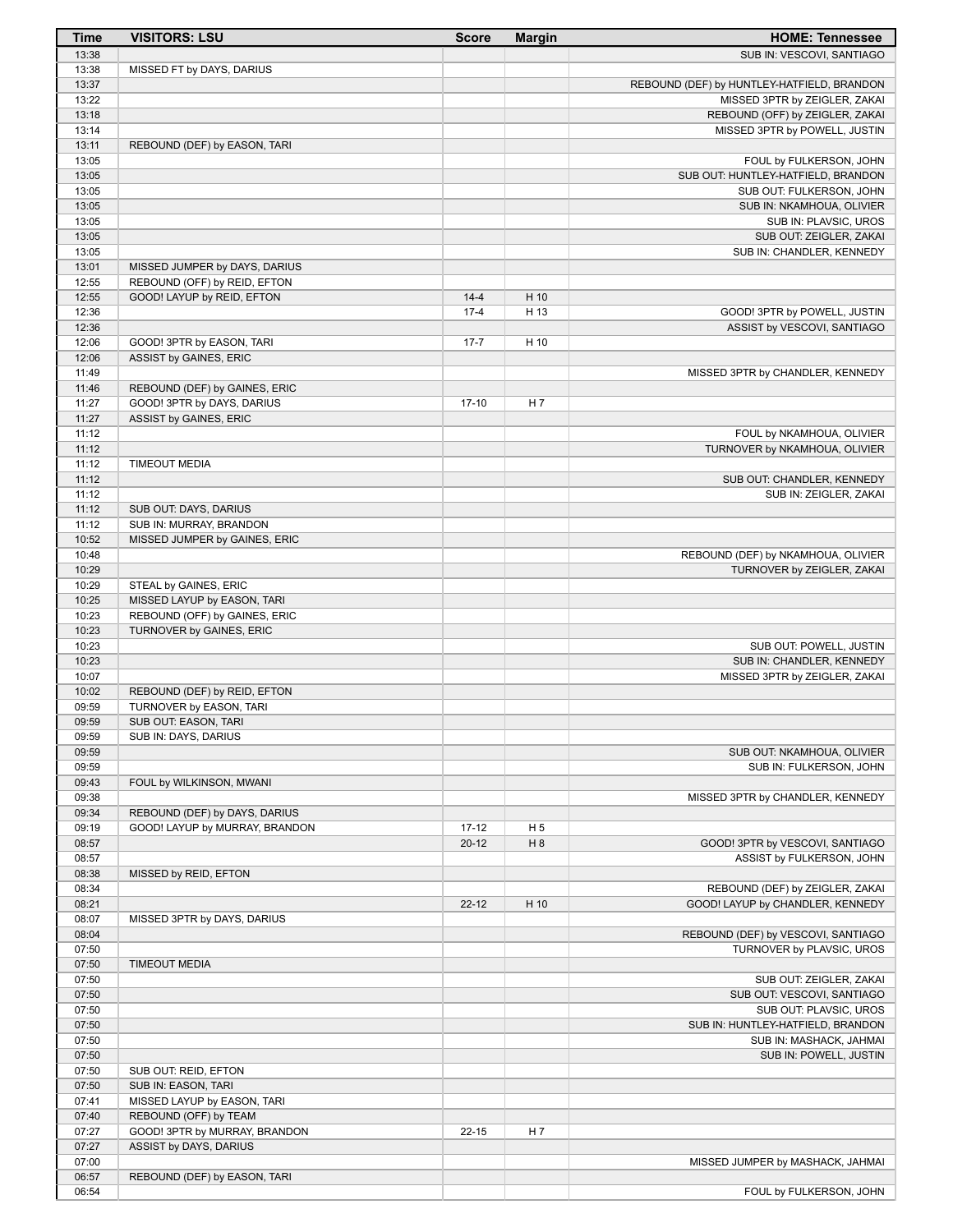| <b>Time</b>    | <b>VISITORS: LSU</b>                                           | <b>Score</b> | <b>Margin</b>  | <b>HOME: Tennessee</b>                     |
|----------------|----------------------------------------------------------------|--------------|----------------|--------------------------------------------|
| 06:54          | GOOD! FT by EASON, TARI [FB]                                   | $22 - 16$    | H <sub>6</sub> |                                            |
| 06:54          |                                                                |              |                | SUB OUT: FULKERSON, JOHN                   |
| 06:54          |                                                                |              |                | SUB IN: NKAMHOUA, OLIVIER                  |
| 06:54          | GOOD! FT by EASON, TARI [FB]                                   | $22 - 17$    | H <sub>5</sub> |                                            |
| 06:34          |                                                                |              |                | MISSED LAYUP by CHANDLER, KENNEDY          |
| 06:31<br>06:27 | FOUL by DAYS, DARIUS                                           |              |                | REBOUND (OFF) by NKAMHOUA, OLIVIER         |
| 06:27          |                                                                |              |                | SUB OUT: POWELL, JUSTIN                    |
| 06:27          |                                                                |              |                | SUB IN: VESCOVI, SANTIAGO                  |
| 06:27          | SUB OUT: DAYS, DARIUS                                          |              |                |                                            |
| 06:27          | SUB IN: REID, EFTON                                            |              |                |                                            |
| 06:09          |                                                                | $25 - 17$    | H 8            | GOOD! 3PTR by VESCOVI, SANTIAGO            |
| 06:09          |                                                                |              |                | ASSIST by CHANDLER, KENNEDY                |
| 06:01          | TURNOVER by REID, EFTON                                        |              |                |                                            |
| 06:01          |                                                                |              |                | STEAL by HUNTLEY-HATFIELD, BRANDON         |
| 05:43          |                                                                |              |                | MISSED 3PTR by CHANDLER, KENNEDY           |
| 05:40          |                                                                |              |                | REBOUND (OFF) by MASHACK, JAHMAI           |
| 05:36          |                                                                |              |                | MISSED LAYUP by HUNTLEY-HATFIELD, BRANDON  |
| 05:33          |                                                                |              |                | REBOUND (OFF) by HUNTLEY-HATFIELD, BRANDON |
| 05:33<br>05:32 |                                                                |              |                | MISSED LAYUP by HUNTLEY-HATFIELD, BRANDON  |
| 05:29          | REBOUND (DEF) by EASON, TARI<br>MISSED 3PTR by MURRAY, BRANDON |              |                |                                            |
| 05:25          |                                                                |              |                | REBOUND (DEF) by HUNTLEY-HATFIELD, BRANDON |
| 05:07          |                                                                |              |                | MISSED 3PTR by VESCOVI, SANTIAGO           |
| 05:04          | REBOUND (DEF) by TEAM                                          |              |                |                                            |
| 05:04          |                                                                |              |                | SUB OUT: HUNTLEY-HATFIELD, BRANDON         |
| 05:04          |                                                                |              |                | SUB IN: PLAVSIC, UROS                      |
| 05:04          | SUB OUT: EASON, TARI                                           |              |                |                                            |
| 05:04          | SUB IN: FUDGE, ALEX                                            |              |                |                                            |
| 04:49          | SUB OUT: WILKINSON, MWANI                                      |              |                |                                            |
| 04:49          | SUB IN: DAYS, DARIUS                                           |              |                |                                            |
| 04:36          | MISSED 3PTR by DAYS, DARIUS                                    |              |                |                                            |
| 04:33          |                                                                |              |                | REBOUND (DEF) by CHANDLER, KENNEDY         |
| 04:20          |                                                                |              |                | MISSED JUMPER by CHANDLER, KENNEDY         |
| 04:17          | REBOUND (DEF) by DAYS, DARIUS                                  |              |                |                                            |
| 04:11          | GOOD! LAYUP by MURRAY, BRANDON [FB]                            | $25-19$      | H <sub>6</sub> |                                            |
| 03:51<br>03:51 | <b>TIMEOUT MEDIA</b>                                           |              |                | TURNOVER by MASHACK, JAHMAI                |
| 03:51          |                                                                |              |                | SUB OUT: CHANDLER, KENNEDY                 |
| 03:51          |                                                                |              |                | SUB IN: ZEIGLER, ZAKAI                     |
| 03:32          | MISSED 3PTR by GAINES, ERIC                                    |              |                |                                            |
| 03:31          | REBOUND (OFF) by TEAM                                          |              |                |                                            |
| 03:29          | SUB OUT: REID, EFTON                                           |              |                |                                            |
| 03:29          | SUB IN: EASON, TARI                                            |              |                |                                            |
| 03:23          |                                                                |              |                | FOUL by ZEIGLER, ZAKAI                     |
| 03:23          | MISSED FT by GAINES, ERIC                                      |              |                |                                            |
| 03:23          | REBOUND (DEADB) by TEAM                                        |              |                |                                            |
| 03:23          | SUB OUT: FUDGE, ALEX                                           |              |                |                                            |
| 03:23          | SUB OUT: DAYS, DARIUS                                          |              |                |                                            |
| 03:23          | SUB IN: WILKINSON, MWANI                                       |              |                |                                            |
| 03:23          | SUB IN: REID, EFTON                                            |              |                |                                            |
| 03:23<br>03:01 | GOOD! FT by GAINES, ERIC                                       | 25-20        | H <sub>5</sub> | FOUL by NKAMHOUA, OLIVIER                  |
| 03:01          |                                                                |              |                | TURNOVER by NKAMHOUA, OLIVIER              |
| 03:01          | SUB OUT: WILKINSON, MWANI                                      |              |                |                                            |
| 03:01          | SUB IN: DAYS, DARIUS                                           |              |                |                                            |
| 03:01          |                                                                |              |                | SUB OUT: NKAMHOUA, OLIVIER                 |
| 03:01          |                                                                |              |                | SUB IN: HUNTLEY-HATFIELD, BRANDON          |
| 02:49          | FOUL by GAINES, ERIC                                           |              |                |                                            |
| 02:49          | TURNOVER by GAINES, ERIC                                       |              |                |                                            |
| 02:49          | SUB OUT: DAYS, DARIUS                                          |              |                |                                            |
| 02:49          | SUB IN: WILKINSON, MWANI                                       |              |                |                                            |
| 02:34          | FOUL by REID, EFTON                                            |              |                |                                            |
| 02:34          |                                                                |              |                | MISSED FT by PLAVSIC, UROS                 |
| 02:34          |                                                                |              |                | REBOUND (DEADB) by TEAM                    |
| 02:34          | SUB OUT: WILKINSON, MWANI                                      |              |                |                                            |
| 02:34<br>02:34 | SUB IN: DAYS, DARIUS                                           |              |                |                                            |
| 02:33          | REBOUND (DEF) by MURRAY, BRANDON                               |              |                | MISSED FT by PLAVSIC, UROS                 |
| 02:28          | GOOD! LAYUP by EASON, TARI [FB]                                | 25-22        | H <sub>3</sub> |                                            |
| 02:28          | ASSIST by MURRAY, BRANDON                                      |              |                |                                            |
| 02:02          |                                                                |              |                | TURNOVER by HUNTLEY-HATFIELD, BRANDON      |
| 02:02          |                                                                |              |                | SUB OUT: MASHACK, JAHMAI                   |
| 02:02          |                                                                |              |                | SUB IN: CHANDLER, KENNEDY                  |
| 01:39          | MISSED 3PTR by DAYS, DARIUS                                    |              |                |                                            |
| 01:35          |                                                                |              |                | REBOUND (DEF) by PLAVSIC, UROS             |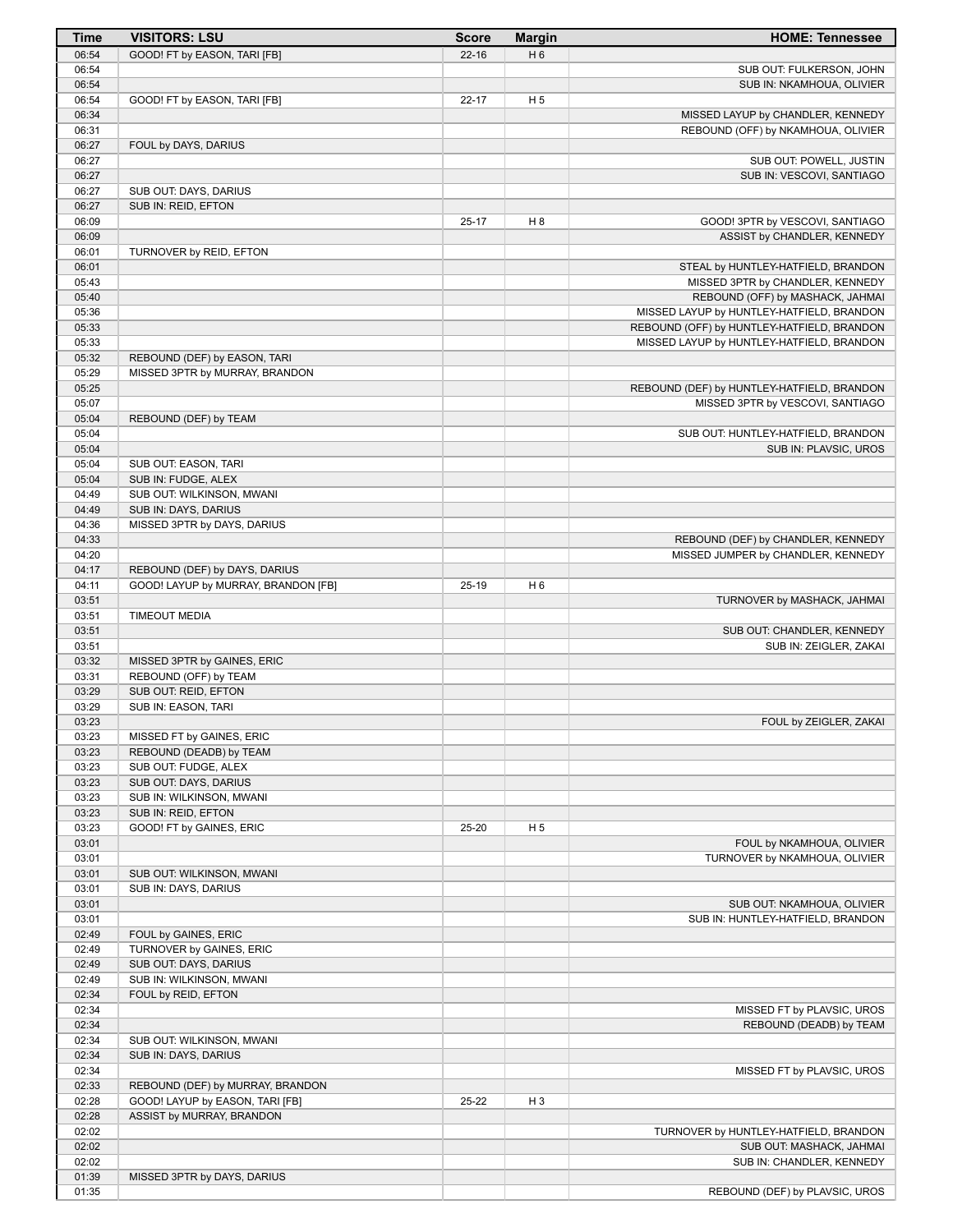| <b>Time</b> | <b>VISITORS: LSU</b>               | <b>Score</b> | <b>Margin</b>  | <b>HOME: Tennessee</b>                     |
|-------------|------------------------------------|--------------|----------------|--------------------------------------------|
| 01:17       |                                    |              |                | TURNOVER by ZEIGLER, ZAKAI                 |
| 01:17       | STEAL by EASON, TARI               |              |                |                                            |
| 01:11       | GOOD! DUNK by MURRAY, BRANDON [FB] | $25 - 24$    | H <sub>1</sub> |                                            |
| 01:11       | ASSIST by EASON, TARI              |              |                |                                            |
| 01:11       |                                    |              |                | TIMEOUT 30SEC                              |
| 01:11       |                                    |              |                | SUB OUT: ZEIGLER, ZAKAI                    |
| 01:11       |                                    |              |                | SUB IN: MASHACK, JAHMAI                    |
| 01:11       | SUB OUT: DAYS, DARIUS              |              |                |                                            |
| 01:11       | SUB IN: WILKINSON, MWANI           |              |                |                                            |
| 00:44       |                                    | $27 - 24$    | $H_3$          | GOOD! DUNK by PLAVSIC, UROS                |
| 00:44       |                                    |              |                | ASSIST by CHANDLER, KENNEDY                |
| 00:23       | TURNOVER by EASON, TARI            |              |                |                                            |
| 00:00       |                                    |              |                | MISSED by PLAVSIC, UROS                    |
| 00:00       |                                    |              |                | REBOUND (OFF) by HUNTLEY-HATFIELD, BRANDON |
| 00:00       |                                    | 29-24        | H <sub>5</sub> | GOOD! LAYUP by HUNTLEY-HATFIELD. BRANDON   |

#### **LSU 24, Tennessee 29**

| <b>Points (This Period)</b> | LSU            | <b>TENN</b>    |
|-----------------------------|----------------|----------------|
| In the Paint                | 12             |                |
| Off Turns                   | 6              |                |
| 2nd Chance                  | 6              |                |
| <b>Fast Break</b>           |                |                |
| Bench                       |                |                |
| Per Poss                    | 0.727<br>11/33 | 0.906<br>11/32 |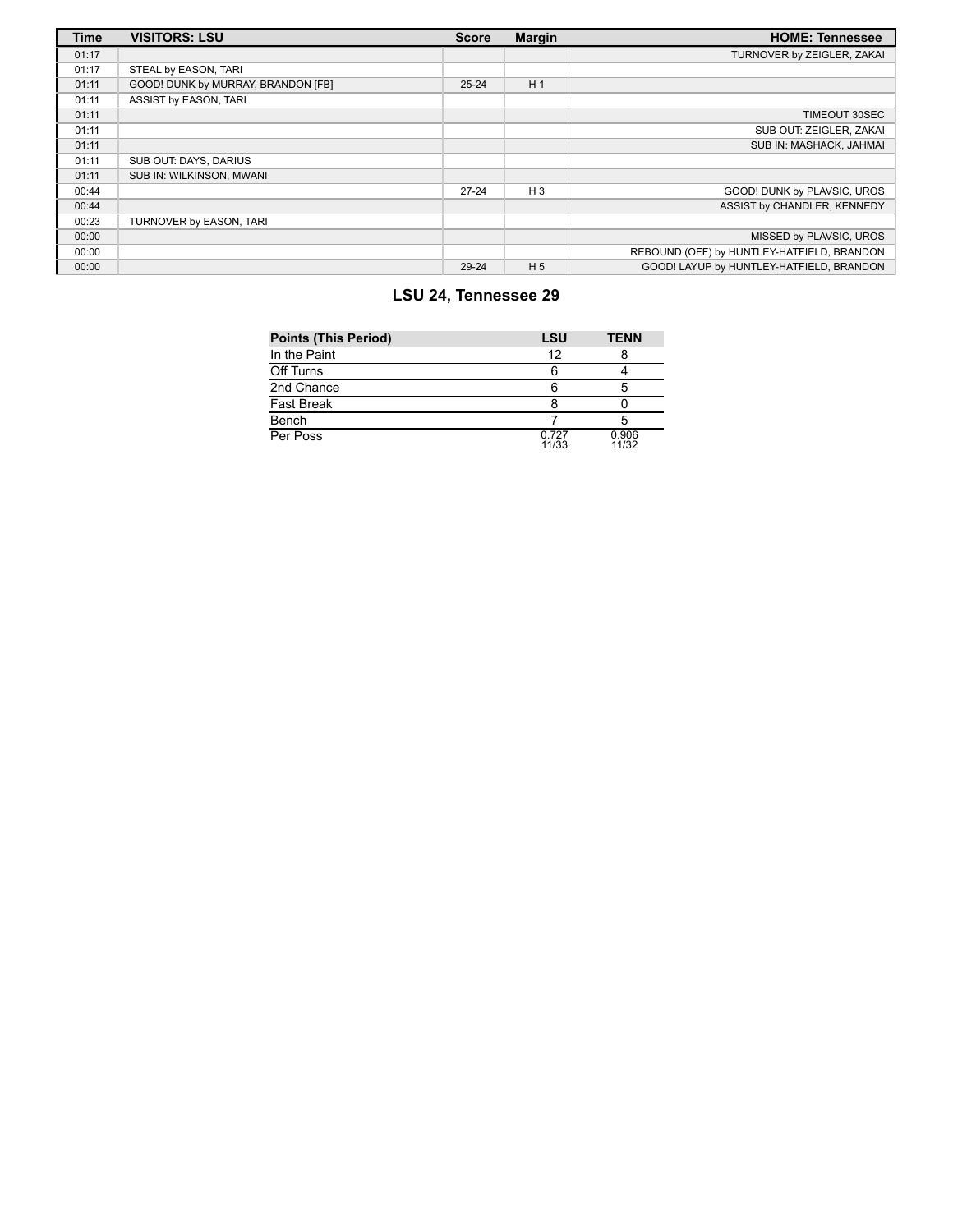#### **Official Box Score LSU vs Tennessee Second Half Statistics Only January 22, 2022 at Thompson-Boling Arena**



#### **LSU 26**

| No. | Plaver                   | S. | <b>Pts</b>    | FG.      | 3FG     | <b>FT</b> | OR | <b>DR</b>   | <b>TR</b>    | <b>PF</b> | $\mathsf{A}$   | TO | <b>B</b> lk    | Stl      | <b>Min</b>     | $+/-$          |
|-----|--------------------------|----|---------------|----------|---------|-----------|----|-------------|--------------|-----------|----------------|----|----------------|----------|----------------|----------------|
| 00  | <b>MURRAY, BRANDON</b>   | G  | 6             | $3-6$    | 0-1     | $0 - 0$   | 0  |             |              | $\Omega$  | 2              | 0  | 0              | 0        | 19             | $-7$           |
| 02  | <b>GAINES, ERIC</b>      | G  | 9             | $4-6$    | $1 - 3$ | $0 - 1$   | 0  | 3           | 3            |           |                | 3  | $\Omega$       | 0        | 17             | $-10$          |
| 04  | DAYS, DARIUS             | F  | $\Omega$      | $0 - 2$  | 0-1     | $0 - 0$   | 1  | 3           | 4            | 1         | 0              | 1  | 0              |          | 11             | -6             |
| 05  | <b>WILKINSON, MWANI</b>  | F. | $\Omega$      | $0 - 1$  | $0 - 1$ | $0-0$     | 0  | 0           | 0            | 3         | $\overline{0}$ | 0  | $\overline{0}$ |          | 10             | -9             |
| 15  | <b>REID, EFTON</b>       |    | $\mathcal{P}$ | $1 - 4$  | $0 - 1$ | $0-0$     | 0  | 2           | 2            | 3         | 2              | 1  | $\Omega$       | $\Omega$ | 16             | $-3$           |
| 03  | FUDGE, ALEX              | F. | $\Omega$      | $0 - 2$  | $0 - 0$ | $0 - 0$   | 0  |             |              | 2         | 0              | 0  | $\overline{0}$ | $\Omega$ | $\overline{4}$ | -8             |
| 11  | <b>WILLIAMS, JUSTICE</b> | G  | $\Omega$      | $0 - 0$  | $0 - 0$ | $0 - 0$   | 0  | $\mathbf 0$ | $\mathbf{0}$ | 0         | $\mathbf{0}$   | 0  | $\Omega$       | 1        | 8              | $\mathbf 1$    |
| 13  | <b>EASON, TARI</b>       | F. | 9             | $4 - 7$  | $0 - 1$ | $1 - 1$   |    | 1           | 2            | 4         | $\mathbf{0}$   |    | $\Omega$       | 0        | 15             | $\overline{4}$ |
|     | <b>TEAM</b>              |    |               | $0-0$    |         |           | 1  | 1           | 2            | 1         |                | 0  |                |          |                |                |
|     | <b>TOTALS</b>            |    |               | 26 12-28 | 1-8     | $1 - 2$   | 3  | 12          | 15           | 15        | 5              | 6  | 0              |          | 3 100          |                |

| Shooting By Period<br><b>Period</b> | FG        | FG%   | 3FG      | 3FG%  | FТ      | FT%   | Last FG Half: LSU - |
|-------------------------------------|-----------|-------|----------|-------|---------|-------|---------------------|
| 2nd Half                            | 12-28     | 43%   | $1 - 8$  | 13%   | $1 - 2$ | 50%   |                     |
| Game                                | $21 - 54$ | 38.9% | $4 - 19$ | 21.1% | $4 - 7$ | 57.1% |                     |

#### **Tennessee 35**

| No. | Plaver                   | S  | <b>Pts</b> | FG.       | 3FG      | <b>FT</b> | <b>OR</b> | <b>DR</b> | TR           | PF            | $\mathsf{A}$ | <b>TO</b> | <b>Blk</b>     | Stl      | Min      | $+/-$          |
|-----|--------------------------|----|------------|-----------|----------|-----------|-----------|-----------|--------------|---------------|--------------|-----------|----------------|----------|----------|----------------|
| 01  | CHANDLER, KENNEDY        | G  | 4          | $2-6$     | $0 - 1$  | $0 - 1$   | 0         |           |              | 3             | 3            |           | 0              | Ω        | 17       | 10             |
| 13  | NKAMHOUA, OLIVIER        | F  | 0          | $0 - 1$   | $0 - 0$  | $0 - 0$   | 0         |           |              | 0             |              | 0         | $\overline{0}$ | 0        | 5        | $\overline{4}$ |
| 25  | <b>VESCOVI, SANTIAGO</b> | G  | 4          | 1-4       | 1-4      | $1 - 2$   | 1         | 3         | 4            | 0             | 4            | 3         | 0              |          | 19       | 9              |
| 30  | JAMES, JOSIAH-JORDAN     | G  | 6          | 1-4       | $1 - 4$  | $3-6$     | $\Omega$  | 4         | 4            | $\mathcal{P}$ |              |           | 0              |          | 18       | 5              |
| 33  | PLAVSIC, UROS            | F  | 8          | $3 - 4$   | $0 - 0$  | $2 - 2$   | 2         | 2         | 4            |               | 0            | 0         |                | ŋ        | 14       | 3              |
| 02  | HUNTLEY-HATFIELD, BRAND( | F  | 0          | $0 - 0$   | $0 - 0$  | $0 - 0$   | 0         |           |              |               | 1            | 0         | $\Omega$       | $\Omega$ | 6        | 6              |
| 05  | ZEIGLER, ZAKAI           | G  | 5          | $1 - 2$   | $1-2$    | $2 - 2$   | 0         | 0         | $\Omega$     |               | 0            | 0         | 0              | 0        | 9        | 4              |
| 10  | FULKERSON, JOHN          | F. | 8          | $3 - 3$   | $0 - 0$  | $2 - 3$   | 1.        | $\Omega$  |              |               | $\Omega$     | 0         | $\Omega$       | 0        | 8        | 3              |
| 15  | MASHACK, JAHMAI          | G  | $\Omega$   | $0 - 0$   | $0 - 0$  | $0 - 0$   | 0         | $\Omega$  | $\Omega$     | 0             | 0            | 0         | 0              | 0        | $\Omega$ | $\mathbf{0}$   |
| 24  | POWELL, JUSTIN           | G  | $\Omega$   | $0 - 0$   | $0 - 0$  | $0 - 0$   | 0         | 0         | $\Omega$     | $\Omega$      | $\Omega$     | 0         | $\Omega$       | 0        | 6        | 1              |
|     | <b>TEAM</b>              |    |            | $0 - 0$   |          |           | 0         | 0         | $\mathbf{0}$ |               |              | 0         |                |          |          |                |
|     | <b>TOTALS</b>            |    | 35.        | $11 - 24$ | $3 - 11$ | $10 - 16$ | 4         | 12        | 16           | 10            | 10           | 5         |                | 2        | 100      |                |

| <b>Shooting By Period</b><br>Period | FG        | FG%   | 3FG       | 3FG%  |           | FT%   | La. |
|-------------------------------------|-----------|-------|-----------|-------|-----------|-------|-----|
| 2nd Half                            | 11-24     | 46%   | $3 - 11$  | 27%   | $10 - 16$ | 63%   |     |
| Game                                | $22 - 51$ | 43.1% | $10 - 28$ | 35.7% | $10 - 18$ | 55.6% |     |

*Last FG Half:* TENN -

| Game Notes:                                                            | <b>Score</b> | 1st | 2 <sub>nd</sub> | тот | <b>Points (This Period)</b> | LSU            | <b>TENN</b>    |
|------------------------------------------------------------------------|--------------|-----|-----------------|-----|-----------------------------|----------------|----------------|
| Officials: Doug Shows, Patrick Evans, Owen Shortt<br>Attendance: 21061 | LSU          | 24  | 26              | 50  | In the Paint                | 14             | 16             |
|                                                                        | TENN         | 29  | 35              | 64  | Off Turns                   |                |                |
| Start Time: 11:05 PM                                                   |              |     |                 |     | 2nd Chance                  |                |                |
| Conference Game:                                                       |              |     |                 |     | Fast Break                  |                |                |
|                                                                        |              |     |                 |     | Bench                       |                | 13             |
|                                                                        |              |     |                 |     | Per Poss                    | 0.788<br>13/33 | 1.129<br>16/31 |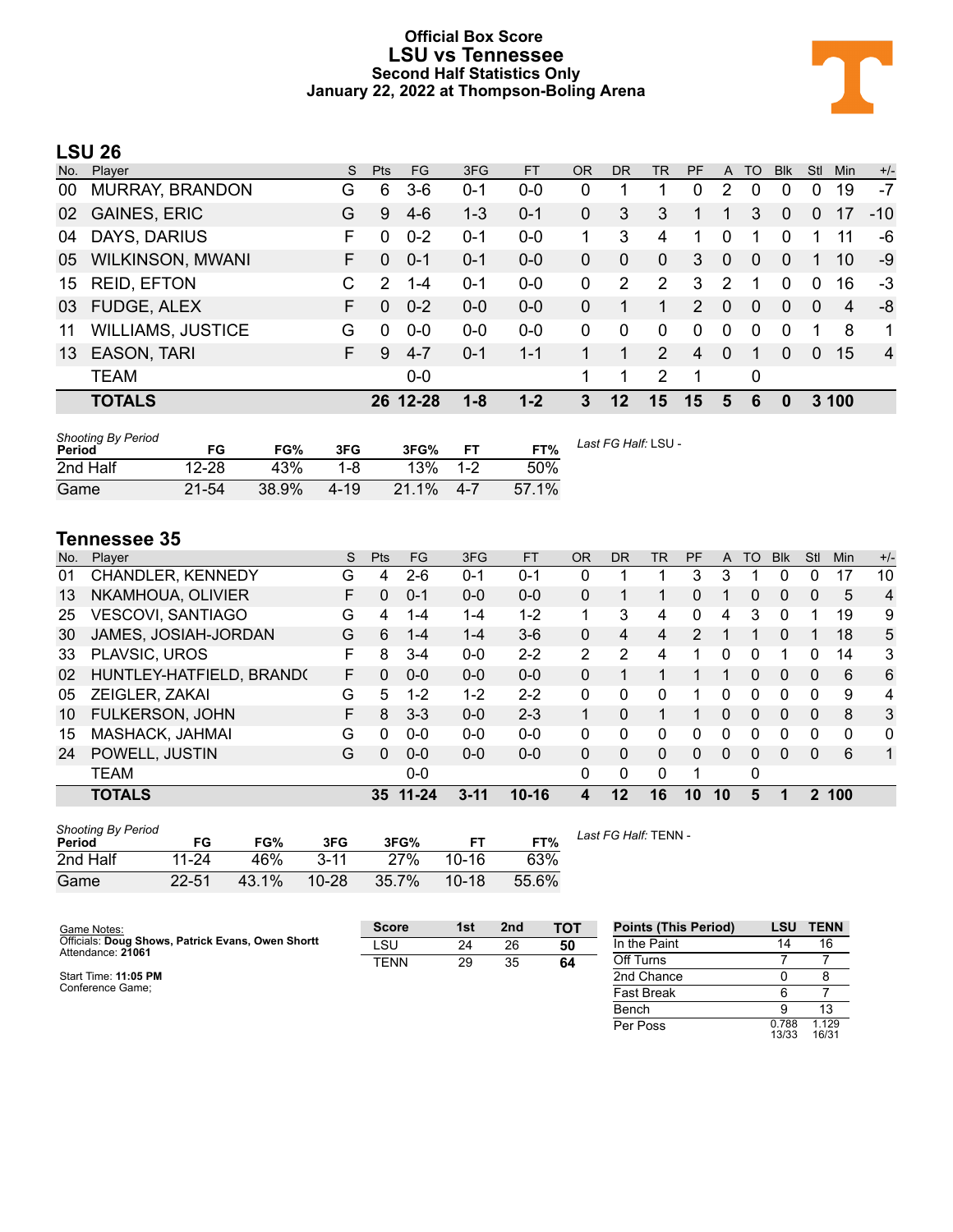#### **Official Play-By-Play LSU vs Tennessee Second Half January 22, 2022 at Thompson-Boling Arena**



#### **Period 2**

<mark>Startersː</mark><br>LSU: 0 MURRAY,BRANDON (G); 2 GAINES,ERIC (G); 4 DAYS,DARIUS (F); 5 WILKINSON,MWANI (F); 15 REID,EFTON (C);<br>Tennessee: 1 CHANDLER,KENNEDY (G); 13 NKAMHOUA,OLIVIER (F); 25 VESCOVI,SANTIAGO (G); 30 JAMES,JOSIAH-JO

| Time           | <b>VISITORS: LSU</b>            | <b>Score</b> | <b>Margin</b>  | <b>HOME: Tennessee</b>                                                    |
|----------------|---------------------------------|--------------|----------------|---------------------------------------------------------------------------|
| 20:00          |                                 |              |                | SUB OUT: HUNTLEY-HATFIELD, BRANDON                                        |
| 20:00          |                                 |              |                | SUB OUT: MASHACK, JAHMAI                                                  |
| 20:00          |                                 |              |                | SUB IN: NKAMHOUA, OLIVIER                                                 |
| 20:00          |                                 |              |                | SUB IN: JAMES, JOSIAH-JORDAN                                              |
| 20:00          | SUB OUT: WILKINSON, MWANI       |              |                |                                                                           |
| 20:00<br>20:00 | SUB IN: DAYS, DARIUS            |              |                | FOUL (TECH) by TEAM                                                       |
| 20:00          | FOUL (TECH) by TEAM             |              |                |                                                                           |
| 19:50          | MISSED JUMPER by EASON, TARI    |              |                |                                                                           |
| 19:43          |                                 |              |                | REBOUND (DEF) by VESCOVI, SANTIAGO                                        |
| 19:38          |                                 |              |                | MISSED JUMPER by NKAMHOUA, OLIVIER                                        |
| 19:35          | REBOUND (DEF) by EASON, TARI    |              |                |                                                                           |
| 19:28          | GOOD! JUMPER by GAINES, ERIC    | 29-26        | H <sub>3</sub> |                                                                           |
| 18:54          |                                 | 32-26        | H <sub>6</sub> | GOOD! 3PTR by JAMES, JOSIAH-JORDAN                                        |
| 18:54          |                                 |              |                | ASSIST by NKAMHOUA, OLIVIER                                               |
| 18:31          | MISSED 3PTR by REID, EFTON      |              |                |                                                                           |
| 18:29          | REBOUND (OFF) by DAYS, DARIUS   |              |                |                                                                           |
| 18:29<br>18:10 | MISSED 3PTR by DAYS, DARIUS     |              |                | FOUL by PLAVSIC, UROS                                                     |
| 18:06          |                                 |              |                | REBOUND (DEF) by NKAMHOUA, OLIVIER                                        |
| 17:59          |                                 |              |                | MISSED 3PTR by JAMES, JOSIAH-JORDAN                                       |
| 17:56          | REBOUND (DEF) by GAINES, ERIC   |              |                |                                                                           |
| 17:51          | <b>TIMEOUT MEDIA</b>            |              |                |                                                                           |
| 17:35          |                                 |              |                | FOUL by CHANDLER, KENNEDY                                                 |
| 17:30          | MISSED 3PTR by GAINES, ERIC     |              |                |                                                                           |
| 17:27          |                                 |              |                | REBOUND (DEADB) by TEAM                                                   |
| 17:25          | FOUL by EASON, TARI             |              |                |                                                                           |
| 16:56          |                                 |              |                | MISSED 3PTR by VESCOVI, SANTIAGO                                          |
| 16:52          | REBOUND (DEF) by REID, EFTON    |              |                |                                                                           |
| 16:32          | MISSED JUMPER by REID, EFTON    |              |                |                                                                           |
| 16:29<br>16:06 |                                 |              |                | REBOUND (DEF) by VESCOVI, SANTIAGO<br>TURNOVER by VESCOVI, SANTIAGO       |
| 16:06          |                                 |              |                | SUB OUT: NKAMHOUA, OLIVIER                                                |
| 16:06          |                                 |              |                | SUB IN: FULKERSON, JOHN                                                   |
| 15:46          | MISSED LAYUP by MURRAY, BRANDON |              |                |                                                                           |
| 15:46          |                                 |              |                | REBOUND (DEF) by PLAVSIC, UROS                                            |
| 15:45          | <b>TIMEOUT MEDIA</b>            |              |                |                                                                           |
| 15:45          | SUB OUT: DAYS, DARIUS           |              |                |                                                                           |
| 15:45          | SUB IN: WILKINSON, MWANI        |              |                |                                                                           |
| 15:44          |                                 |              |                | SUB OUT: PLAVSIC, UROS                                                    |
| 15:44          |                                 |              |                | SUB IN: HUNTLEY-HATFIELD, BRANDON                                         |
| 15:17<br>15:17 |                                 | 34-26        | H8             | GOOD! LAYUP by FULKERSON, JOHN<br>ASSIST by HUNTLEY-HATFIELD, BRANDON     |
| 14:57          | MISSED JUMPER by REID, EFTON    |              |                |                                                                           |
| 14:52          |                                 |              |                | REBOUND (DEF) by HUNTLEY-HATFIELD, BRANDON                                |
| 14:41          | FOUL by EASON, TARI             |              |                |                                                                           |
| 14:41          |                                 |              |                | MISSED FT by VESCOVI, SANTIAGO                                            |
| 14:41          |                                 |              |                | REBOUND (DEADB) by TEAM                                                   |
| 14:41          | SUB OUT: REID, EFTON            |              |                |                                                                           |
| 14:41          | SUB IN: FUDGE, ALEX             |              |                |                                                                           |
| 14:41          |                                 | 35-26        | H9             | GOOD! FT by VESCOVI, SANTIAGO                                             |
| 14:22          | MISSED LAYUP by MURRAY, BRANDON |              |                |                                                                           |
| 14:19<br>14:13 |                                 |              | H 11           | REBOUND (DEF) by JAMES, JOSIAH-JORDAN<br>GOOD! LAYUP by CHANDLER, KENNEDY |
| 14:13          |                                 | 37-26        |                | ASSIST by VESCOVI, SANTIAGO                                               |
| 14:12          | TIMEOUT 30SEC                   |              |                |                                                                           |
| 13:56          | GOOD! JUMPER by EASON, TARI     | 37-28        | H 9            |                                                                           |
| 13:56          | ASSIST by GAINES, ERIC          |              |                |                                                                           |
| 13:28          | FOUL by WILKINSON, MWANI        |              |                |                                                                           |
| 13:21          |                                 | 40-28        | H 12           | GOOD! 3PTR by VESCOVI, SANTIAGO                                           |
| 13:21          |                                 |              |                | ASSIST by CHANDLER, KENNEDY                                               |
| 13:01          | MISSED LAYUP by FUDGE, ALEX     |              |                |                                                                           |
| 13:01          | REBOUND (OFF) by TEAM           |              |                |                                                                           |
| 13:01          | SUB OUT: MURRAY, BRANDON        |              |                |                                                                           |
| 13:01          | SUB IN: WILLIAMS, JUSTICE       |              |                |                                                                           |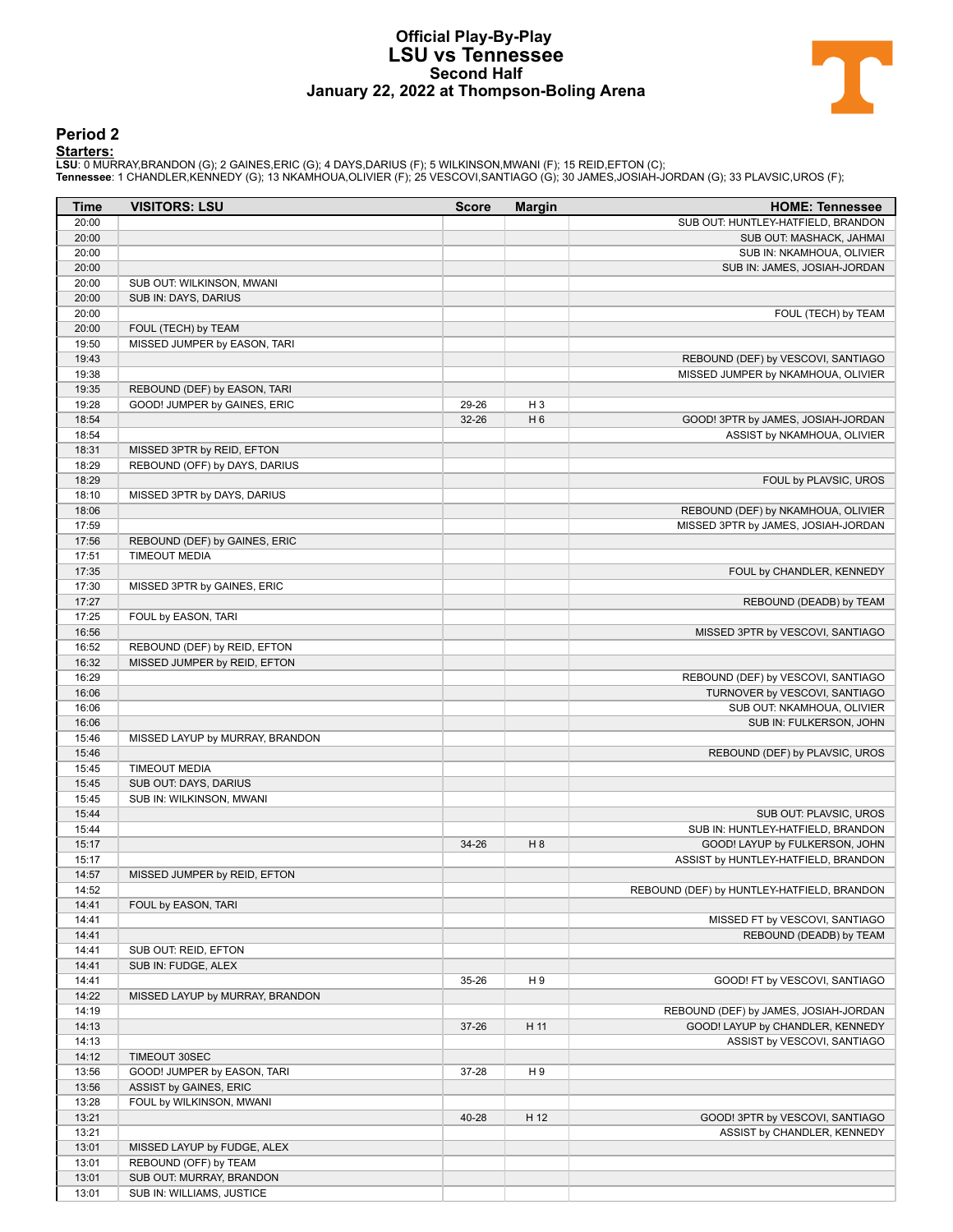| <b>Time</b>    | <b>VISITORS: LSU</b>             | <b>Score</b> | <b>Margin</b> | <b>HOME: Tennessee</b>                |
|----------------|----------------------------------|--------------|---------------|---------------------------------------|
| 12:53          |                                  |              |               | FOUL by CHANDLER, KENNEDY             |
| 12:40          | MISSED JUMPER by FUDGE, ALEX     |              |               |                                       |
| 12:37          |                                  |              |               | REBOUND (DEF) by JAMES, JOSIAH-JORDAN |
| 12:31          |                                  |              |               | MISSED 3PTR by JAMES, JOSIAH-JORDAN   |
| 12:28          | REBOUND (DEF) by FUDGE, ALEX     |              |               |                                       |
| 12:28          |                                  |              |               | FOUL by HUNTLEY-HATFIELD, BRANDON     |
| 12:28          |                                  |              |               | SUB OUT: VESCOVI, SANTIAGO            |
| 12:28          |                                  |              |               | SUB IN: POWELL, JUSTIN                |
| 12:21          | MISSED 3PTR by WILKINSON, MWANI  |              |               |                                       |
| 12:18          | REBOUND (OFF) by EASON, TARI     |              |               |                                       |
| 12:16          | MISSED 3PTR by GAINES, ERIC      |              |               |                                       |
| 12:12          |                                  |              |               | REBOUND (DEF) by JAMES, JOSIAH-JORDAN |
| 11:58<br>11:49 |                                  |              |               | MISSED 3PTR by CHANDLER, KENNEDY      |
| 11:49          | FOUL by GAINES, ERIC             |              |               | REBOUND (OFF) by FULKERSON, JOHN      |
| 11:49          | <b>TIMEOUT MEDIA</b>             |              |               |                                       |
| 11:49          |                                  |              |               | MISSED FT by JAMES, JOSIAH-JORDAN     |
| 11:49          |                                  |              |               | REBOUND (DEADB) by TEAM               |
| 11:49          |                                  |              |               | MISSED FT by JAMES, JOSIAH-JORDAN     |
| 11:49          |                                  |              |               | REBOUND (DEADB) by TEAM               |
| 11:49          |                                  |              |               | SUB OUT: JAMES, JOSIAH-JORDAN         |
| 11:49          |                                  |              |               | SUB IN: VESCOVI, SANTIAGO             |
| 11:48          | FOUL by WILKINSON, MWANI         |              |               |                                       |
| 11:48          | SUB OUT: WILKINSON, MWANI        |              |               |                                       |
| 11:48          | SUB IN: REID, EFTON              |              |               |                                       |
| 11:34          |                                  | 42-28        | H 14          | GOOD! LAYUP by CHANDLER, KENNEDY      |
| 11:34          |                                  |              |               | ASSIST by VESCOVI, SANTIAGO           |
| 11:34          | FOUL by FUDGE, ALEX              |              |               |                                       |
| 11:34          | SUB OUT: FUDGE, ALEX             |              |               |                                       |
| 11:34          | SUB IN: MURRAY, BRANDON          |              |               |                                       |
| 11:34          |                                  |              |               | MISSED FT by CHANDLER, KENNEDY        |
| 11:32          | REBOUND (DEF) by MURRAY, BRANDON |              |               |                                       |
| 11:26          | GOOD! LAYUP by MURRAY, BRANDON   | 42-30        | H 12          |                                       |
| 11:10          |                                  |              |               | MISSED 3PTR by VESCOVI, SANTIAGO      |
| 11:06          | REBOUND (DEF) by REID, EFTON     |              |               |                                       |
| 11:00          | GOOD! JUMPER by EASON, TARI [FB] | 42-32        | H 10          |                                       |
| 11:00          | ASSIST by MURRAY, BRANDON        |              |               |                                       |
| 10:46          |                                  | 44-32        | H 12          | GOOD! LAYUP by FULKERSON, JOHN [FB]   |
| 10:46<br>10:26 |                                  |              |               | ASSIST by VESCOVI, SANTIAGO           |
| 10:26          | MISSED 3PTR by EASON, TARI       |              |               | REBOUND (DEADB) by TEAM               |
| 10:26          | FOUL by REID, EFTON              |              |               |                                       |
| 10:26          |                                  |              |               | SUB OUT: HUNTLEY-HATFIELD, BRANDON    |
| 10:26          |                                  |              |               | SUB IN: JAMES, JOSIAH-JORDAN          |
| 10:26          | SUB OUT: EASON, TARI             |              |               |                                       |
| 10:26          | SUB IN: DAYS, DARIUS             |              |               |                                       |
| 10:26          |                                  | 45-32        | H 13          | GOOD! FT by FULKERSON, JOHN           |
| 10:26          |                                  | 46-32        | H 14          | GOOD! FT by FULKERSON, JOHN           |
| 10:26          |                                  |              |               | SUB OUT: FULKERSON, JOHN              |
| 10:26          |                                  |              |               | SUB IN: PLAVSIC, UROS                 |
| 10:07          | TURNOVER by GAINES, ERIC         |              |               |                                       |
| 10:07          |                                  |              |               | SUB OUT: CHANDLER, KENNEDY            |
| 10:07          |                                  |              |               | SUB IN: ZEIGLER, ZAKAI                |
| 09:42          |                                  |              |               | MISSED 3PTR by JAMES, JOSIAH-JORDAN   |
| 09:38          | REBOUND (DEF) by GAINES, ERIC    |              |               |                                       |
| 09:30          | FOUL by REID, EFTON              |              |               |                                       |
| 09:30          | TURNOVER by REID, EFTON          |              |               |                                       |
| 09:30          | SUB OUT: GAINES, ERIC            |              |               |                                       |
| 09:30          | SUB IN: FUDGE, ALEX              |              |               |                                       |
| 09:06          | FOUL by FUDGE, ALEX              |              |               |                                       |
| 09:06          |                                  | 47-32        | H 15          | GOOD! FT by JAMES, JOSIAH-JORDAN      |
| 09:06          | SUB OUT: FUDGE, ALEX             |              |               |                                       |
| 09:06          | SUB IN: EASON, TARI              |              |               |                                       |
| 09:06<br>09:05 | REBOUND (DEF) by DAYS, DARIUS    |              |               | MISSED FT by JAMES, JOSIAH-JORDAN     |
| 08:43          | GOOD! LAYUP by MURRAY, BRANDON   | 47-34        | H 13          |                                       |
| 08:20          |                                  |              |               | MISSED by PLAVSIC, UROS               |
| 08:17          | REBOUND (DEF) by TEAM            |              |               |                                       |
| 08:02          | GOOD! JUMPER by REID, EFTON      | 47-36        | H 11          |                                       |
| 08:02          | ASSIST by MURRAY, BRANDON        |              |               |                                       |
| 07:43          |                                  |              |               | MISSED 3PTR by ZEIGLER, ZAKAI         |
| 07:38          | REBOUND (DEF) by DAYS, DARIUS    |              |               |                                       |
| 07:33          | TURNOVER by DAYS, DARIUS         |              |               |                                       |
| 07:33          |                                  |              |               | STEAL by VESCOVI, SANTIAGO            |
| 07:16          |                                  | 49-36        | H 13          | GOOD! JUMPER by PLAVSIC, UROS         |
| 07:16          |                                  |              |               | ASSIST by JAMES, JOSIAH-JORDAN        |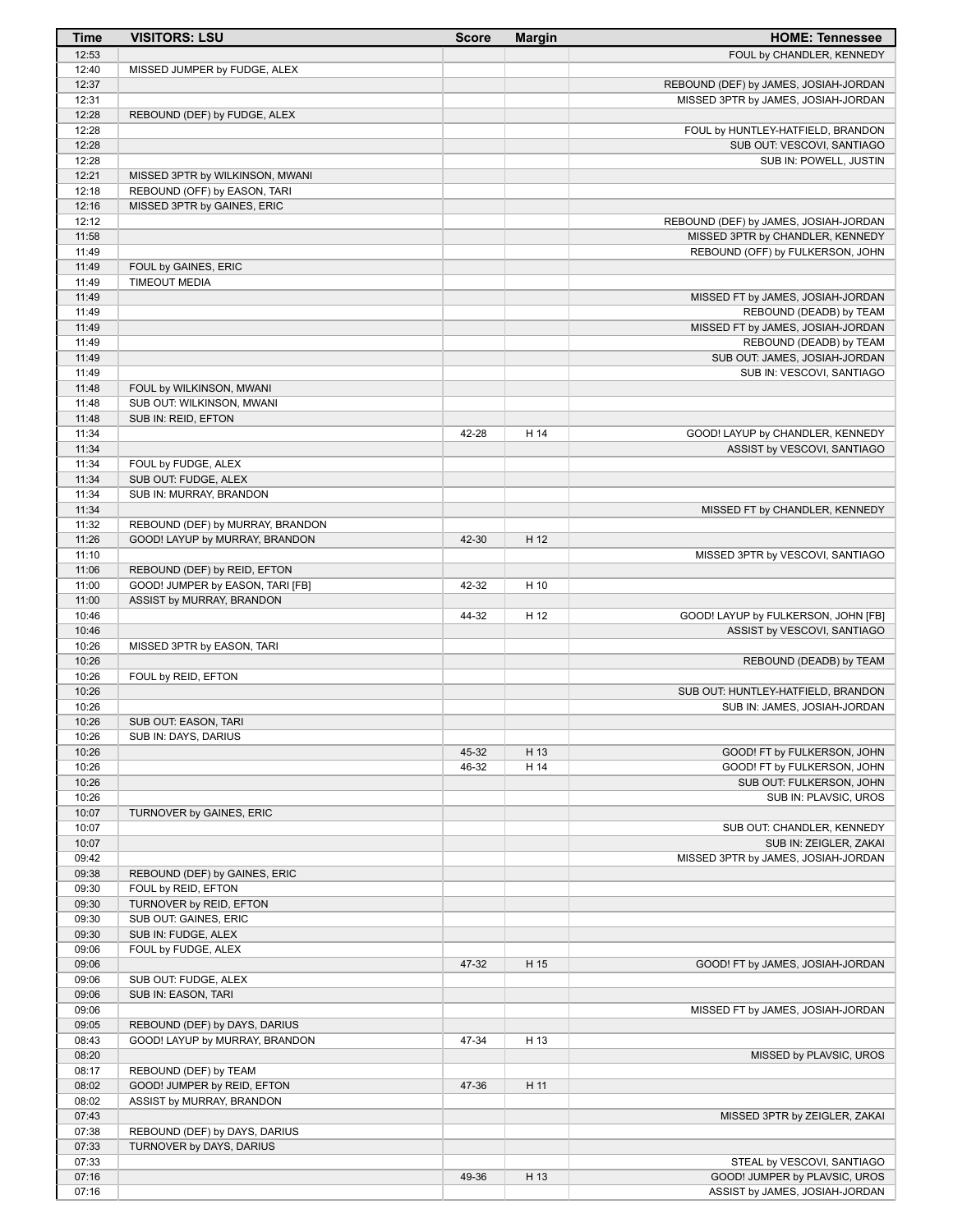| <b>Time</b>    | <b>VISITORS: LSU</b>                              | <b>Score</b> | <b>Margin</b>  | <b>HOME: Tennessee</b>                                       |
|----------------|---------------------------------------------------|--------------|----------------|--------------------------------------------------------------|
| 06:56          |                                                   |              |                | FOUL by JAMES, JOSIAH-JORDAN                                 |
| 06:56          | <b>TIMEOUT MEDIA</b>                              |              |                |                                                              |
| 06:56          |                                                   |              |                | SUB OUT: POWELL, JUSTIN                                      |
| 06:56          |                                                   |              |                | SUB OUT: PLAVSIC, UROS                                       |
| 06:56<br>06:56 |                                                   |              |                | SUB IN: CHANDLER, KENNEDY<br>SUB IN: FULKERSON, JOHN         |
| 06:56          | SUB OUT: WILLIAMS, JUSTICE                        |              |                |                                                              |
| 06:56          | SUB IN: GAINES, ERIC                              |              |                |                                                              |
| 06:51          | GOOD! DUNK by EASON, TARI                         | 49-38        | H 11           |                                                              |
| 06:18          |                                                   |              |                | MISSED 3PTR by VESCOVI, SANTIAGO                             |
| 06:14          | REBOUND (DEF) by GAINES, ERIC                     |              |                |                                                              |
| 05:58          |                                                   |              |                | FOUL by ZEIGLER, ZAKAI                                       |
| 05:58<br>05:58 | SUB OUT: DAYS, DARIUS<br>SUB IN: WILKINSON, MWANI |              |                |                                                              |
| 05:58          | TURNOVER by GAINES, ERIC                          |              |                |                                                              |
| 05:58          |                                                   |              |                | SUB OUT: ZEIGLER, ZAKAI                                      |
| 05:58          |                                                   |              |                | SUB IN: PLAVSIC, UROS                                        |
| 05:47          |                                                   |              |                | TURNOVER by CHANDLER, KENNEDY                                |
| 05:47          | STEAL by WILKINSON, MWANI                         |              |                |                                                              |
| 05:42          | GOOD! JUMPER by GAINES, ERIC [FB]                 | 49-40        | H <sub>9</sub> |                                                              |
| 05:42<br>05:42 | MISSED FT by GAINES, ERIC [FB]                    |              |                | FOUL by FULKERSON, JOHN                                      |
| 05:40          |                                                   |              |                | REBOUND (DEF) by PLAVSIC, UROS                               |
| 05:24          |                                                   |              |                | MISSED LAYUP by CHANDLER, KENNEDY                            |
| 05:19          |                                                   |              |                | REBOUND (OFF) by PLAVSIC, UROS                               |
| 05:19          |                                                   | 51-40        | H 11           | GOOD! LAYUP by PLAVSIC, UROS                                 |
| 05:13          | GOOD! LAYUP by GAINES, ERIC                       | 51-42        | H9             |                                                              |
| 05:13          | ASSIST by REID, EFTON                             |              |                |                                                              |
| 05:04          |                                                   |              |                | FOUL by JAMES, JOSIAH-JORDAN                                 |
| 05:04<br>05:04 | SUB OUT: WILKINSON, MWANI                         |              |                | TURNOVER by JAMES, JOSIAH-JORDAN                             |
| 05:04          | SUB IN: DAYS, DARIUS                              |              |                |                                                              |
| 05:04          | SUB OUT: REID, EFTON                              |              |                |                                                              |
| 05:04          | SUB IN: WILKINSON, MWANI                          |              |                |                                                              |
| 05:00          | GOOD! LAYUP by EASON, TARI                        | 51-44        | H 7            |                                                              |
| 05:00          |                                                   |              |                | FOUL by CHANDLER, KENNEDY                                    |
| 05:00          |                                                   |              |                | <b>TIMEOUT 30SEC</b>                                         |
| 05:00<br>05:00 |                                                   |              |                | SUB OUT: JAMES, JOSIAH-JORDAN<br>SUB IN: ZEIGLER, ZAKAI      |
| 05:00          | SUB OUT: DAYS, DARIUS                             |              |                |                                                              |
| 05:00          | SUB IN: FUDGE, ALEX                               |              |                |                                                              |
| 05:00          | GOOD! FT by EASON, TARI                           | 51-45        | H <sub>6</sub> |                                                              |
| 04:47          |                                                   | 53-45        | H <sub>8</sub> | GOOD! JUMPER by FULKERSON, JOHN                              |
| 04:47          |                                                   |              |                | ASSIST by CHANDLER, KENNEDY                                  |
| 04:47          | FOUL by EASON, TARI                               |              |                |                                                              |
| 04:47<br>04:47 | SUB OUT: FUDGE, ALEX<br>SUB IN: DAYS, DARIUS      |              |                |                                                              |
| 04:47          |                                                   |              |                | MISSED FT by FULKERSON, JOHN [FB]                            |
| 04:46          | REBOUND (DEF) by DAYS, DARIUS                     |              |                |                                                              |
| 04:46          |                                                   |              |                | SUB OUT: FULKERSON, JOHN                                     |
| 04:46          |                                                   |              |                | SUB IN: NKAMHOUA, OLIVIER                                    |
| 04:27          | MISSED LAYUP by EASON, TARI                       |              |                |                                                              |
| 04:27<br>04:22 |                                                   |              |                | BLOCK by PLAVSIC, UROS<br>REBOUND (DEF) by VESCOVI, SANTIAGO |
| 04:20          |                                                   | 56-45        | H 11           | GOOD! 3PTR by ZEIGLER, ZAKAI [FB]                            |
| 04:20          |                                                   |              |                | ASSIST by VESCOVI, SANTIAGO                                  |
| 04:16          | TIMEOUT 30SEC                                     |              |                |                                                              |
| 04:00          | FOUL by EASON, TARI                               |              |                |                                                              |
| 04:00          | TURNOVER by EASON, TARI                           |              |                |                                                              |
| 04:00          |                                                   |              |                | SUB OUT: NKAMHOUA, OLIVIER                                   |
| 04:00<br>04:00 | SUB OUT: EASON, TARI                              |              |                | SUB IN: JAMES, JOSIAH-JORDAN                                 |
| 04:00          | SUB IN: REID, EFTON                               |              |                |                                                              |
| 03:29          |                                                   |              |                | MISSED JUMPER by CHANDLER, KENNEDY                           |
| 03:27          |                                                   |              |                | REBOUND (OFF) by PLAVSIC, UROS                               |
| 03:27          | FOUL by WILKINSON, MWANI                          |              |                |                                                              |
| 03:27          |                                                   | 57-45        | H 12           | GOOD! FT by PLAVSIC, UROS [FB]                               |
| 03:27          |                                                   | 58-45        | H 13           | GOOD! FT by PLAVSIC, UROS [FB]                               |
| 03:08<br>03:08 | FOUL by REID, EFTON                               | 59-45        | H 14           | GOOD! FT by ZEIGLER, ZAKAI                                   |
| 03:08          |                                                   | 60-45        | H 15           | GOOD! FT by ZEIGLER, ZAKAI                                   |
| 03:01          | MISSED 3PTR by MURRAY, BRANDON                    |              |                |                                                              |
| 02:57          |                                                   |              |                | REBOUND (DEF) by CHANDLER, KENNEDY                           |
| 02:25          |                                                   |              |                | TURNOVER by VESCOVI, SANTIAGO                                |
| 02:25          | STEAL by DAYS, DARIUS                             |              |                |                                                              |
| 02:14          | MISSED JUMPER by DAYS, DARIUS                     |              |                |                                                              |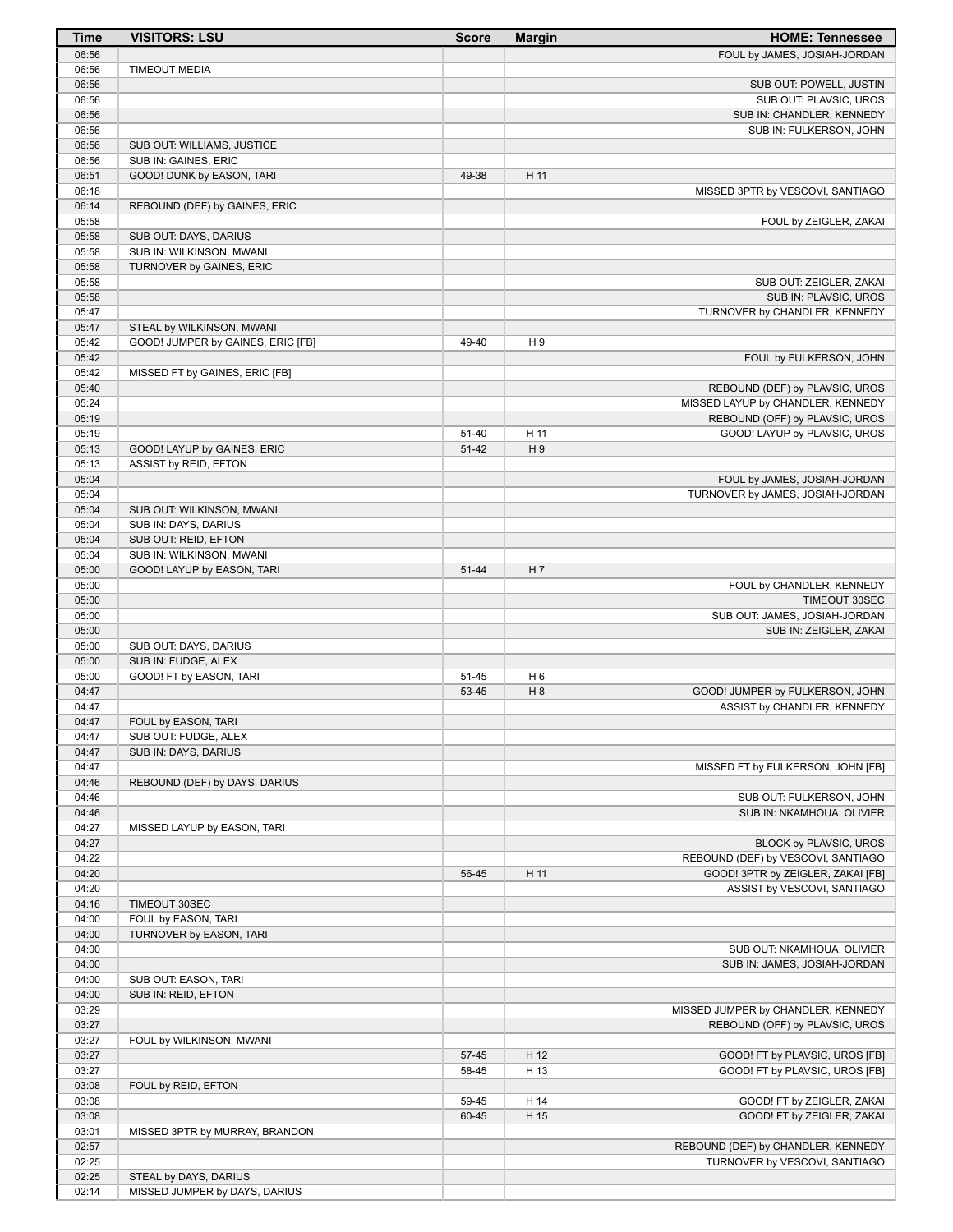| <b>Time</b> | <b>VISITORS: LSU</b>                | <b>Score</b> | <b>Margin</b> | <b>HOME: Tennessee</b>                |
|-------------|-------------------------------------|--------------|---------------|---------------------------------------|
| 02:13       |                                     |              |               | REBOUND (DEF) by JAMES, JOSIAH-JORDAN |
| 02:13       | FOUL by DAYS, DARIUS                |              |               |                                       |
| 02:13       |                                     | 61-45        | H 16          | GOOD! FT by JAMES, JOSIAH-JORDAN      |
| 02:13       | SUB OUT: DAYS, DARIUS               |              |               |                                       |
| 02:13       | SUB IN: WILLIAMS, JUSTICE           |              |               |                                       |
| 02:13       |                                     | 62-45        | H 17          | GOOD! FT by JAMES, JOSIAH-JORDAN      |
| 02:05       | TURNOVER by GAINES, ERIC            |              |               |                                       |
| 02:05       |                                     |              |               | STEAL by JAMES, JOSIAH-JORDAN         |
| 01:40       |                                     | 64-45        | H 19          | GOOD! DUNK by PLAVSIC, UROS           |
| 01:40       |                                     |              |               | ASSIST by CHANDLER, KENNEDY           |
| 01:25       | GOOD! 3PTR by GAINES, ERIC          | 64-48        | H 16          |                                       |
| 01:25       | ASSIST by REID, EFTON               |              |               |                                       |
| 00:51       |                                     |              |               | MISSED JUMPER by CHANDLER, KENNEDY    |
| 00:48       |                                     |              |               | REBOUND (OFF) by VESCOVI, SANTIAGO    |
| 00:32       |                                     |              |               | TURNOVER by VESCOVI, SANTIAGO         |
| 00:32       | STEAL by WILLIAMS, JUSTICE          |              |               |                                       |
| 00:27       | GOOD! LAYUP by MURRAY, BRANDON [FB] | 64-50        | H 14          |                                       |

#### **LSU 50, Tennessee 64**

| <b>Points (This Period)</b> | <b>LSU</b>     | <b>TENN</b>    |
|-----------------------------|----------------|----------------|
| In the Paint                | 14             | 16             |
| Off Turns                   |                |                |
| 2nd Chance                  |                |                |
| <b>Fast Break</b>           | 6              |                |
| Bench                       |                | 13             |
| Per Poss                    | 0.788<br>13/33 | 1.129<br>16/31 |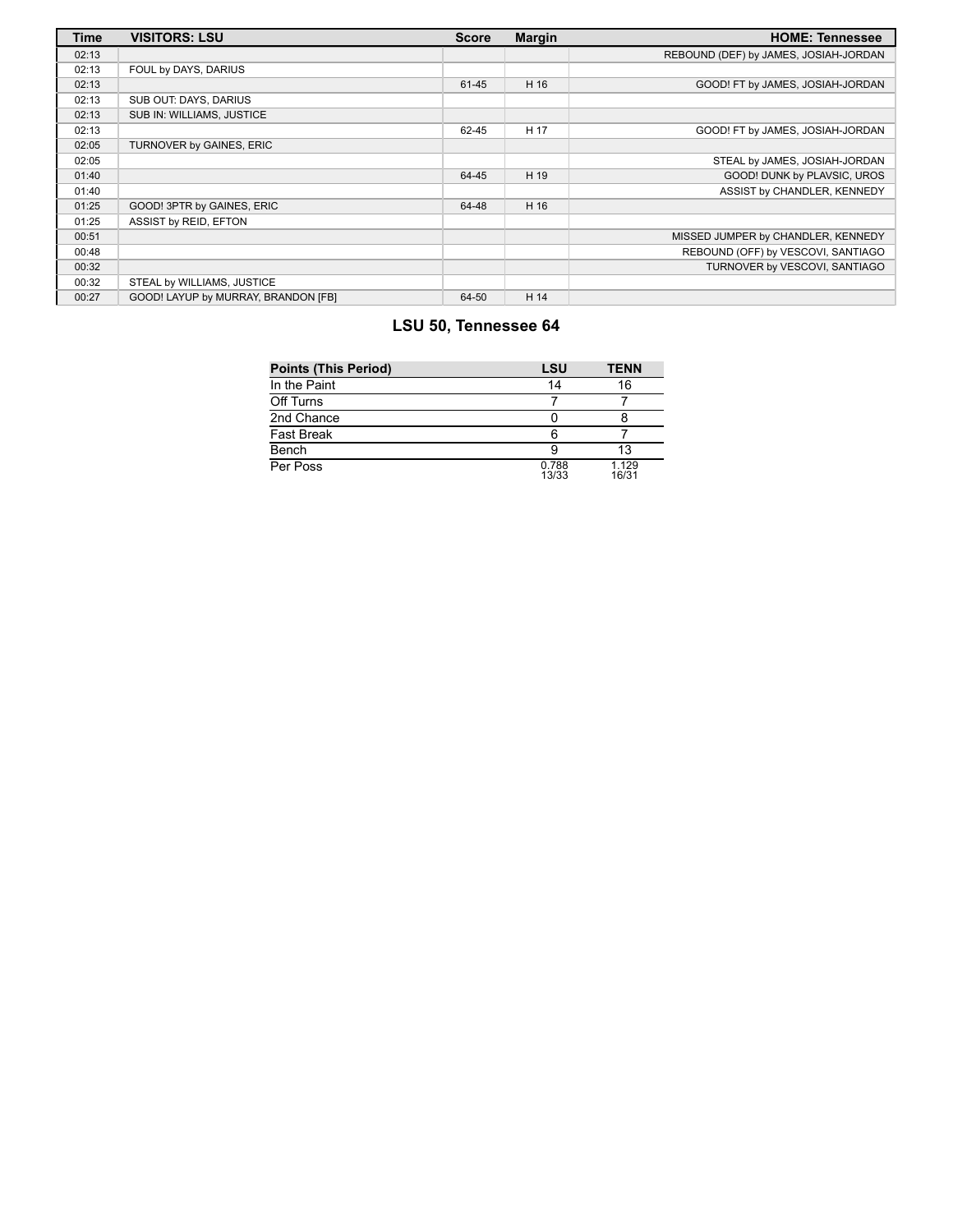#### **Official Scoring/Possession Reference Chart LSU vs Tennessee Period 1 January 22, 2022 at Thompson-Boling Arena**



#### **Period 1**

<mark>Startersː</mark><br>LSU: 0 MURRAY,BRANDON (G); 2 GAINES,ERIC (G); 4 DAYS,DARIUS (F); 5 WILKINSON,MWANI (F); 15 REID,EFTON (C);<br>Tennessee: 1 CHANDLER,KENNEDY (G); 13 NKAMHOUA,OLIVIER (F); 25 VESCOVI,SANTIAGO (G); 30 JAMES,JOSIAH-JO

| <b>Time</b> | <b>VISITORS: LSU</b>                | <b>Score</b> | <b>Margin</b>  | <b>HOME: Tennessee</b>                   |
|-------------|-------------------------------------|--------------|----------------|------------------------------------------|
| 19:33       |                                     | $3-0$        | $H_3$          | GOOD! 3PTR by VESCOVI, SANTIAGO          |
| 18:43       |                                     | $5-0$        | H <sub>5</sub> | GOOD! LAYUP by PLAVSIC, UROS             |
| 18:00       |                                     | $8-0$        | H8             | GOOD! 3PTR by CHANDLER, KENNEDY          |
| 16:29       |                                     | $11 - 0$     | H 11           | GOOD! 3PTR by JAMES, JOSIAH-JORDAN       |
| 14:02       |                                     | $14-0$       | H 14           | GOOD! 3PTR by VESCOVI, SANTIAGO          |
| 13:38       | GOOD! JUMPER by DAYS, DARIUS        | $14-2$       | H 12           |                                          |
| 12:55       | GOOD! LAYUP by REID, EFTON          | $14 - 4$     | H 10           |                                          |
| 12:36       |                                     | $17 - 4$     | H 13           | GOOD! 3PTR by POWELL, JUSTIN             |
| 12:06       | GOOD! 3PTR by EASON, TARI           | $17 - 7$     | H 10           |                                          |
| 11:27       | GOOD! 3PTR by DAYS, DARIUS          | $17 - 10$    | H 7            |                                          |
| 09:19       | GOOD! LAYUP by MURRAY, BRANDON      | $17 - 12$    | H <sub>5</sub> |                                          |
| 08:57       |                                     | $20 - 12$    | H8             | GOOD! 3PTR by VESCOVI, SANTIAGO          |
| 08:21       |                                     | $22 - 12$    | H 10           | GOOD! LAYUP by CHANDLER, KENNEDY         |
| 07:27       | GOOD! 3PTR by MURRAY, BRANDON       | $22 - 15$    | H <sub>7</sub> |                                          |
| 06:54       | GOOD! FT by EASON, TARI [FB]        | $22 - 16$    | H <sub>6</sub> |                                          |
| 06:54       | GOOD! FT by EASON, TARI [FB]        | $22 - 17$    | H <sub>5</sub> |                                          |
| 06:09       |                                     | $25-17$      | H 8            | GOOD! 3PTR by VESCOVI, SANTIAGO          |
| 04:11       | GOOD! LAYUP by MURRAY, BRANDON [FB] | $25-19$      | H <sub>6</sub> |                                          |
| 03:23       | GOOD! FT by GAINES, ERIC            | 25-20        | H <sub>5</sub> |                                          |
| 02:28       | GOOD! LAYUP by EASON, TARI [FB]     | $25 - 22$    | $H_3$          |                                          |
| 01:11       | GOOD! DUNK by MURRAY, BRANDON [FB]  | 25-24        | H <sub>1</sub> |                                          |
| 00:44       |                                     | $27-24$      | $H_3$          | GOOD! DUNK by PLAVSIC, UROS              |
| 00:00       |                                     | 29-24        | H <sub>5</sub> | GOOD! LAYUP by HUNTLEY-HATFIELD, BRANDON |

**LSU 24, Tennessee 29**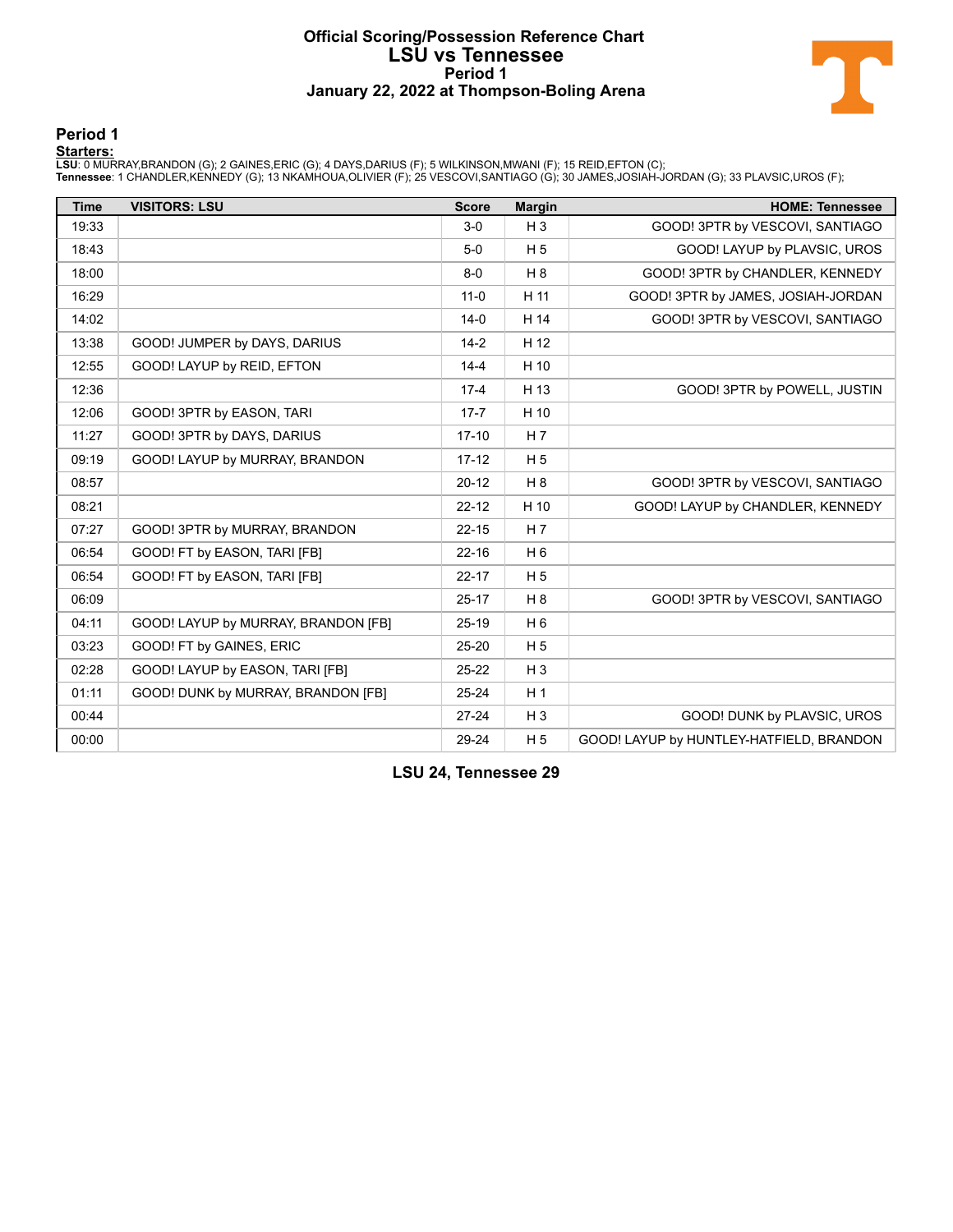#### **Official Scoring/Possession Reference Chart LSU vs Tennessee Period 2 January 22, 2022 at Thompson-Boling Arena**



#### **Period 2**

#### **Starters:**

LSU: 0 MURRAY,BRANDON (G); 2 GAINES,ERIC (G); 4 DAYS,DARIUS (F); 5 WILKINSON,MWANI (F); 15 REID,EFTON (C);<br>Tennessee: 1 CHANDLER,KENNEDY (G); 13 NKAMHOUA,OLIVIER (F); 25 VESCOVI,SANTIAGO (G); 30 JAMES,JOSIAH-JORDAN (G); 33

| <b>Time</b> | <b>VISITORS: LSU</b>                | <b>Score</b> | <b>Margin</b>  | <b>HOME: Tennessee</b>              |
|-------------|-------------------------------------|--------------|----------------|-------------------------------------|
| 19:28       | GOOD! JUMPER by GAINES, ERIC        | 29-26        | $H_3$          |                                     |
| 18:54       |                                     | 32-26        | H 6            | GOOD! 3PTR by JAMES, JOSIAH-JORDAN  |
| 15:17       |                                     | 34-26        | H <sub>8</sub> | GOOD! LAYUP by FULKERSON, JOHN      |
| 14:41       |                                     | 35-26        | H <sub>9</sub> | GOOD! FT by VESCOVI, SANTIAGO       |
| 14:13       |                                     | 37-26        | H 11           | GOOD! LAYUP by CHANDLER, KENNEDY    |
| 13:56       | GOOD! JUMPER by EASON, TARI         | 37-28        | H <sub>9</sub> |                                     |
| 13:21       |                                     | 40-28        | H 12           | GOOD! 3PTR by VESCOVI, SANTIAGO     |
| 11:34       |                                     | 42-28        | H 14           | GOOD! LAYUP by CHANDLER, KENNEDY    |
| 11:26       | GOOD! LAYUP by MURRAY, BRANDON      | 42-30        | H 12           |                                     |
| 11:00       | GOOD! JUMPER by EASON, TARI [FB]    | 42-32        | H 10           |                                     |
| 10:46       |                                     | 44-32        | H 12           | GOOD! LAYUP by FULKERSON, JOHN [FB] |
| 10:26       |                                     | 45-32        | H 13           | GOOD! FT by FULKERSON, JOHN         |
| 10:26       |                                     | 46-32        | H 14           | GOOD! FT by FULKERSON, JOHN         |
| 09:06       |                                     | 47-32        | H 15           | GOOD! FT by JAMES, JOSIAH-JORDAN    |
| 08:43       | GOOD! LAYUP by MURRAY, BRANDON      | 47-34        | H 13           |                                     |
| 08:02       | GOOD! JUMPER by REID, EFTON         | 47-36        | H 11           |                                     |
| 07:16       |                                     | 49-36        | H 13           | GOOD! JUMPER by PLAVSIC, UROS       |
| 06:51       | GOOD! DUNK by EASON, TARI           | 49-38        | H 11           |                                     |
| 05:42       | GOOD! JUMPER by GAINES, ERIC [FB]   | 49-40        | H <sub>9</sub> |                                     |
| 05:19       |                                     | 51-40        | H 11           | GOOD! LAYUP by PLAVSIC, UROS        |
| 05:13       | GOOD! LAYUP by GAINES, ERIC         | 51-42        | H <sub>9</sub> |                                     |
| 05:00       | GOOD! LAYUP by EASON, TARI          | 51-44        | H <sub>7</sub> |                                     |
| 05:00       | GOOD! FT by EASON, TARI             | 51-45        | H <sub>6</sub> |                                     |
| 04:47       |                                     | 53-45        | H <sub>8</sub> | GOOD! JUMPER by FULKERSON, JOHN     |
| 04:20       |                                     | 56-45        | H 11           | GOOD! 3PTR by ZEIGLER, ZAKAI [FB]   |
| 03:27       |                                     | 57-45        | H 12           | GOOD! FT by PLAVSIC, UROS [FB]      |
| 03:27       |                                     | 58-45        | H 13           | GOOD! FT by PLAVSIC, UROS [FB]      |
| 03:08       |                                     | 59-45        | H 14           | GOOD! FT by ZEIGLER, ZAKAI          |
| 03:08       |                                     | 60-45        | H 15           | GOOD! FT by ZEIGLER, ZAKAI          |
| 02:13       |                                     | 61-45        | H 16           | GOOD! FT by JAMES, JOSIAH-JORDAN    |
| 02:13       |                                     | 62-45        | H 17           | GOOD! FT by JAMES, JOSIAH-JORDAN    |
| 01:40       |                                     | 64-45        | H 19           | GOOD! DUNK by PLAVSIC, UROS         |
| 01:25       | GOOD! 3PTR by GAINES, ERIC          | 64-48        | H 16           |                                     |
| 00:27       | GOOD! LAYUP by MURRAY, BRANDON [FB] | 64-50        | H 14           |                                     |

**LSU 50, Tennessee 64**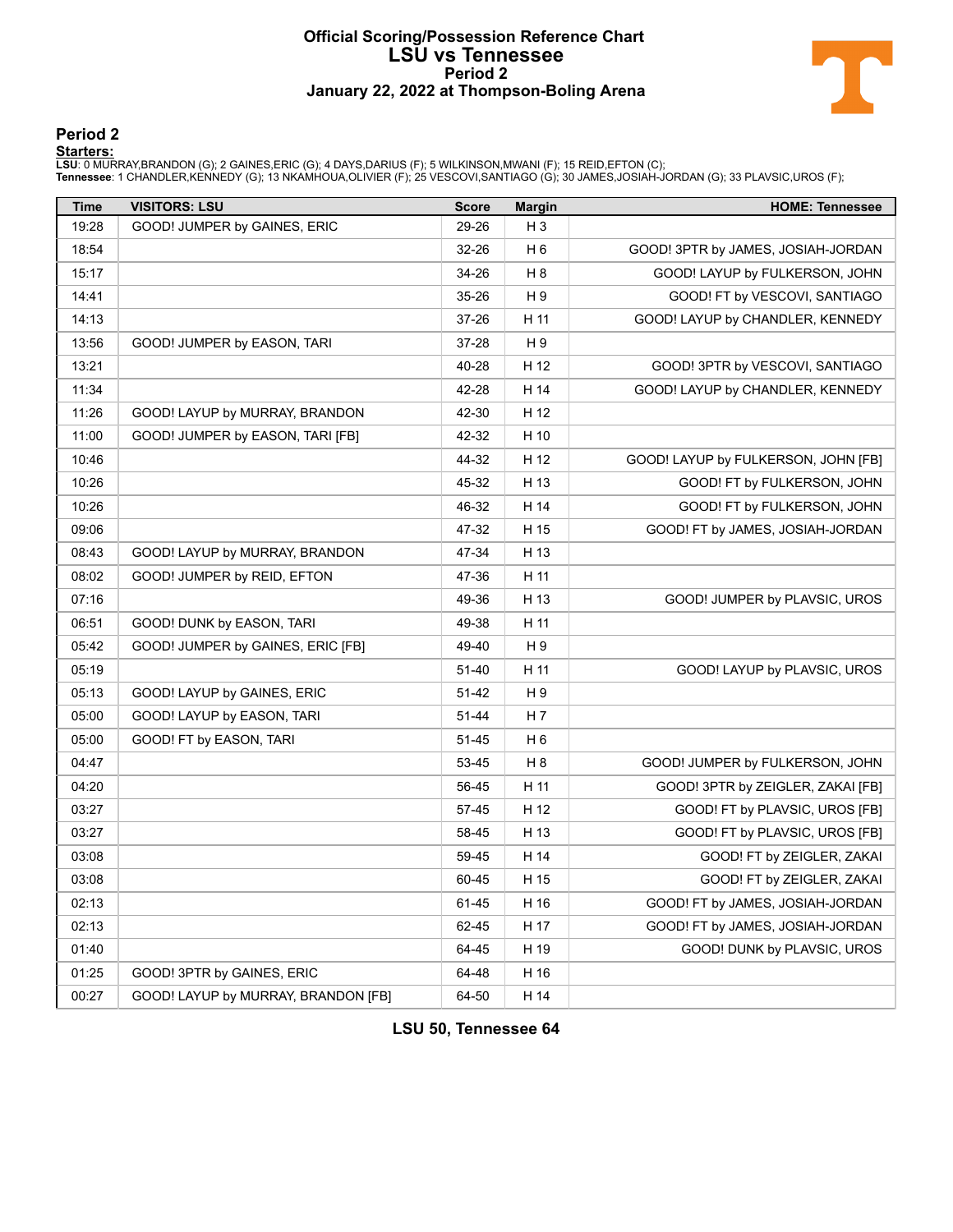# T

#### **Official Substitutions Log LSU vs Tennessee Period 1 January 22, 2022 at Thompson-Boling Arena**

| <b>VISITORS: LSU</b>                                   | <b>Time</b>    | <b>Score</b> | <b>HOME: Tennessee</b>                               |
|--------------------------------------------------------|----------------|--------------|------------------------------------------------------|
| 0 MURRAY, BRANDON                                      |                |              | 1 CHANDLER, KENNEDY                                  |
| 2 GAINES, ERIC                                         |                |              | 13 NKAMHOUA, OLIVIER                                 |
| 4 DAYS, DARIUS                                         |                |              | 25 VESCOVI, SANTIAGO                                 |
| 5 WILKINSON, MWANI                                     |                |              | 30 JAMES, JOSIAH-JORDAN                              |
| 15 REID, EFTON                                         |                |              | 33 PLAVSIC, UROS                                     |
| SUB OUT: 2 GAINES, ERIC                                | 17:22          | $0 - 8$      |                                                      |
| SUB OUT: 5 WILKINSON, MWANI                            | 17:22          |              |                                                      |
| SUB OUT: 15 REID, EFTON                                | 17:22          |              |                                                      |
| SUB IN: 3 FUDGE, ALEX                                  | 17:22<br>17:22 |              |                                                      |
| SUB IN: 11 WILLIAMS, JUSTICE<br>SUB IN: 13 EASON, TARI | 17:22          |              |                                                      |
|                                                        | 16:25          | $0 - 11$     | SUB OUT: NKAMHOUA, OLIVIER                           |
|                                                        | 16:25          |              | SUB OUT: PLAVSIC, UROS                               |
|                                                        | 16:25          |              | SUB IN: HUNTLEY-HATFIELD, BRANDON                    |
|                                                        | 16:25          |              | SUB IN: FULKERSON, JOHN                              |
|                                                        | 15:13          | $0 - 11$     | SUB OUT: CHANDLER, KENNEDY                           |
|                                                        | 15:13          |              | SUB IN: ZEIGLER, ZAKAI                               |
|                                                        | 13:49          | $0 - 14$     | SUB OUT: VESCOVI, SANTIAGO                           |
|                                                        | 13:49          |              | SUB IN: POWELL, JUSTIN                               |
| SUB OUT: 0 MURRAY, BRANDON                             | 13:49          |              |                                                      |
| SUB OUT: 3 FUDGE, ALEX                                 | 13:49          |              |                                                      |
| SUB OUT: 11 WILLIAMS, JUSTICE                          | 13:49          |              |                                                      |
| SUB IN: 2 GAINES, ERIC                                 | 13:49          |              |                                                      |
| SUB IN: 5 WILKINSON, MWANI                             | 13:49          |              |                                                      |
| SUB IN: 15 REID, EFTON                                 | 13:49          |              |                                                      |
|                                                        | 13:38          | $2 - 14$     | SUB OUT: JAMES, JOSIAH-JORDAN                        |
|                                                        | 13:38          |              | SUB IN: VESCOVI, SANTIAGO                            |
|                                                        | 13:05          | $2 - 14$     | SUB OUT: HUNTLEY-HATFIELD, BRANDON                   |
|                                                        | 13:05          |              | SUB OUT: FULKERSON, JOHN                             |
|                                                        | 13:05          |              | SUB IN: NKAMHOUA, OLIVIER                            |
|                                                        | 13:05          |              | SUB IN: PLAVSIC, UROS                                |
|                                                        | 13:05          |              | SUB OUT: ZEIGLER, ZAKAI                              |
|                                                        | 13:05          |              | SUB IN: CHANDLER, KENNEDY                            |
|                                                        | 11:12          | $10 - 17$    | SUB OUT: CHANDLER, KENNEDY                           |
|                                                        | 11:12          |              | SUB IN: ZEIGLER, ZAKAI                               |
| SUB OUT: 4 DAYS, DARIUS                                | 11:12          |              |                                                      |
| SUB IN: 0 MURRAY, BRANDON                              | 11:12          |              |                                                      |
|                                                        | 10:23          | $10 - 17$    | SUB OUT: POWELL, JUSTIN                              |
|                                                        | 10:23          |              | SUB IN: CHANDLER, KENNEDY                            |
| SUB OUT: 13 EASON, TARI                                | 09:59          | $10 - 17$    |                                                      |
| SUB IN: 4 DAYS, DARIUS                                 | 09:59          |              |                                                      |
|                                                        | 09:59          |              | SUB OUT: NKAMHOUA, OLIVIER<br>SUB IN: FULKERSON.JOHN |
|                                                        | 09:59<br>07:50 | 12-22        | SUB OUT: ZEIGLER, ZAKAI                              |
|                                                        | 07:50          |              | SUB OUT: VESCOVI, SANTIAGO                           |
|                                                        | 07:50          |              | SUB OUT: PLAVSIC UROS                                |
|                                                        | 07:50          |              | SUB IN: HUNTLEY-HATFIELD, BRANDON                    |
|                                                        | 07:50          |              | SUB IN: MASHACK, JAHMAI                              |
|                                                        | 07:50          |              | SUB IN: POWELL, JUSTIN                               |
| SUB OUT: 15 REID, EFTON                                | 07:50          |              |                                                      |
| SUB IN: 13 EASON, TARI                                 | 07:50          |              |                                                      |
|                                                        | 06:54          | 16-22        | SUB OUT: FULKERSON, JOHN                             |
|                                                        | 06:54          |              | SUB IN: NKAMHOUA, OLIVIER                            |
|                                                        | 06:27          | 17-22        | SUB OUT: POWELL, JUSTIN                              |
|                                                        | 06:27          |              | SUB IN: VESCOVI, SANTIAGO                            |
| SUB OUT: 4 DAYS, DARIUS                                | 06:27          |              |                                                      |
| SUB IN: 15 REID, EFTON                                 | 06:27          |              |                                                      |
|                                                        | 05:04          | 17-25        | SUB OUT: HUNTLEY-HATFIELD, BRANDON                   |
|                                                        | 05:04          |              | SUB IN: PLAVSIC, UROS                                |
| SUB OUT: 13 EASON, TARI                                | 05:04          |              |                                                      |
| SUB IN: 3 FUDGE, ALEX                                  | 05:04          |              |                                                      |
| SUB OUT: 5 WILKINSON, MWANI                            | 04:49          | 17-25        |                                                      |
| SUB IN: 4 DAYS, DARIUS                                 | 04:49          |              |                                                      |
|                                                        | 03:51          | 19-25        | SUB OUT: CHANDLER, KENNEDY                           |
|                                                        | 03:51          |              | SUB IN: ZEIGLER, ZAKAI                               |
| SUB OUT: 15 REID, EFTON                                | 03:29          | 19-25        |                                                      |
| SUB IN: 13 EASON, TARI                                 | 03:29          |              |                                                      |
| SUB OUT: 3 FUDGE, ALEX                                 | 03:23          | 19-25        |                                                      |
| SUB OUT: 4 DAYS, DARIUS                                | 03:23          |              |                                                      |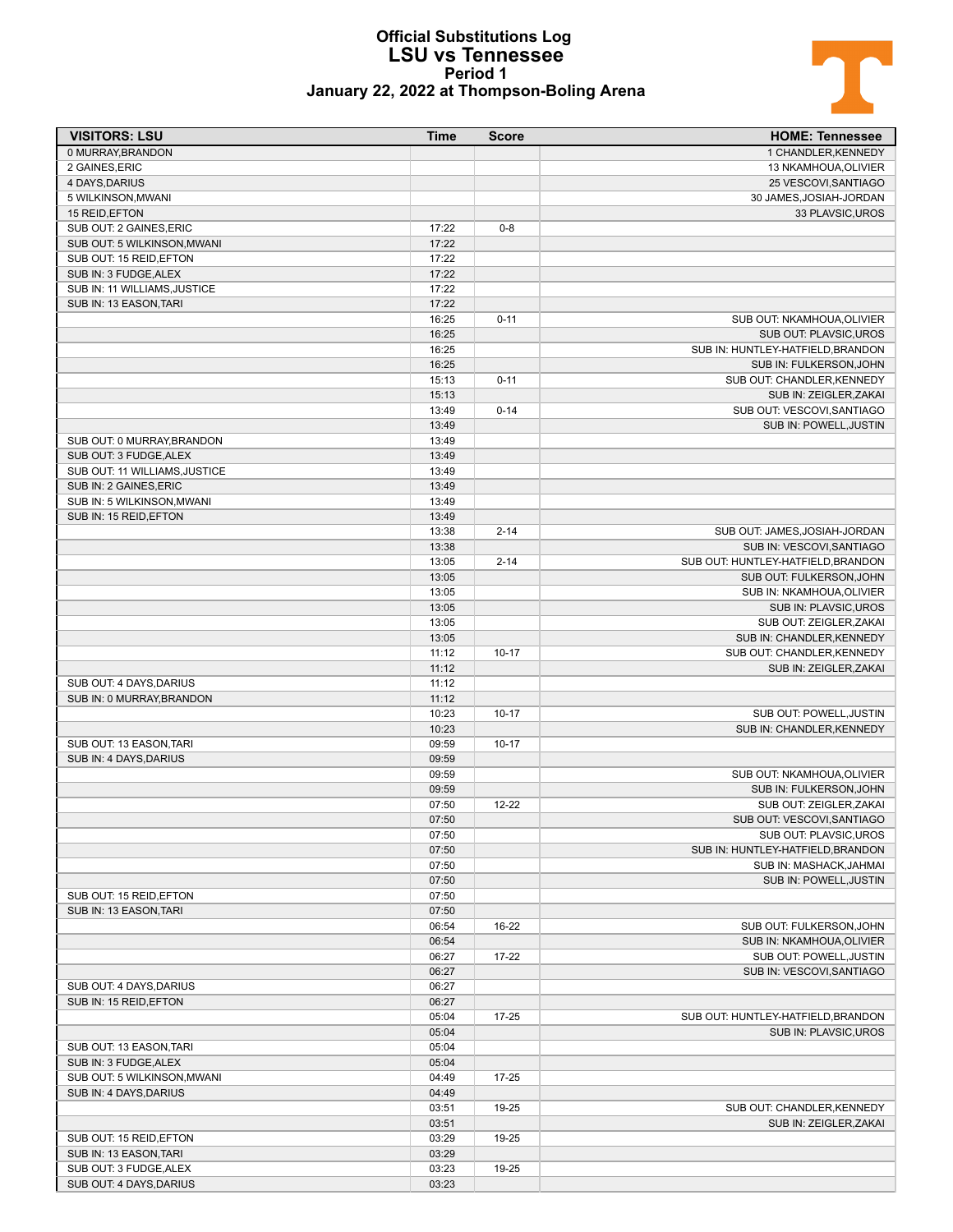| <b>VISITORS: LSU</b>        | Time  | <b>Score</b> | <b>HOME: Tennessee</b>            |
|-----------------------------|-------|--------------|-----------------------------------|
| SUB IN: 5 WILKINSON, MWANI  | 03:23 |              |                                   |
| SUB IN: 15 REID, EFTON      | 03:23 |              |                                   |
| SUB OUT: 5 WILKINSON, MWANI | 03:01 | $20 - 25$    |                                   |
| SUB IN: 4 DAYS, DARIUS      | 03:01 |              |                                   |
|                             | 03:01 |              | SUB OUT: NKAMHOUA, OLIVIER        |
|                             | 03:01 |              | SUB IN: HUNTLEY-HATFIELD, BRANDON |
| SUB OUT: 4 DAYS, DARIUS     | 02:49 | $20 - 25$    |                                   |
| SUB IN: 5 WILKINSON, MWANI  | 02:49 |              |                                   |
| SUB OUT: 5 WILKINSON, MWANI | 02:34 | $20 - 25$    |                                   |
| SUB IN: 4 DAYS, DARIUS      | 02:34 |              |                                   |
|                             | 02:02 | $22 - 25$    | SUB OUT: MASHACK, JAHMAI          |
|                             | 02:02 |              | SUB IN: CHANDLER, KENNEDY         |
|                             | 01:11 | $24 - 25$    | SUB OUT: ZEIGLER, ZAKAI           |
|                             | 01:11 |              | SUB IN: MASHACK, JAHMAI           |
| SUB OUT: 4 DAYS, DARIUS     | 01:11 |              |                                   |
| SUB IN: 5 WILKINSON, MWANI  | 01:11 |              |                                   |

## **LSU 24, Tennessee 29**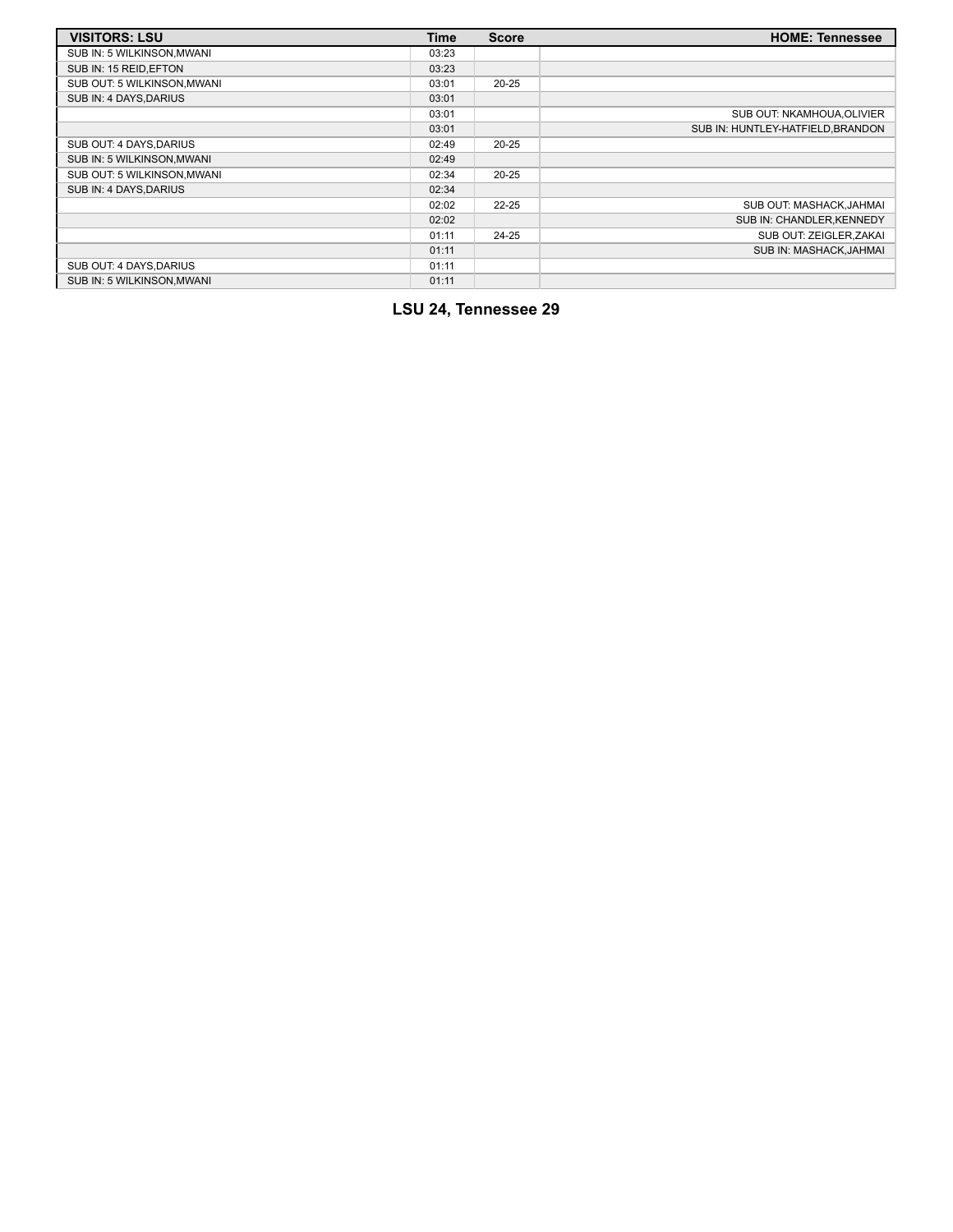# $\mathbf{T}$

#### **Official Substitutions Log LSU vs Tennessee Period 2 January 22, 2022 at Thompson-Boling Arena**

| 0 MURRAY, BRANDON<br>1 CHANDLER, KENNEDY<br>13 NKAMHOUA, OLIVIER<br>2 GAINES, ERIC<br>4 DAYS, DARIUS<br>25 VESCOVI, SANTIAGO<br>30 JAMES, JOSIAH-JORDAN<br>5 WILKINSON, MWANI<br>33 PLAVSIC, UROS<br>15 REID, EFTON<br>SUB OUT: HUNTLEY-HATFIELD, BRANDON<br>20:00<br>$\overline{\phantom{a}}$<br>20:00<br>SUB OUT: MASHACK, JAHMAI<br>20:00<br>SUB IN: NKAMHOUA, OLIVIER<br>20:00<br>SUB IN: JAMES, JOSIAH-JORDAN<br>SUB OUT: 5 WILKINSON, MWANI<br>20:00<br>SUB IN: 4 DAYS, DARIUS<br>20:00<br>16:06<br>26-32<br>SUB OUT: NKAMHOUA, OLIVIER<br>16:06<br>SUB IN: FULKERSON, JOHN<br>SUB OUT: 4 DAYS DARIUS<br>15:45<br>26-32<br>SUB IN: 5 WILKINSON, MWANI<br>15:45<br>15:44<br>26-32<br>SUB OUT: PLAVSIC, UROS<br>15:44<br>SUB IN: HUNTLEY-HATFIELD, BRANDON<br>SUB OUT: 15 REID, EFTON<br>14:41<br>26-34<br>SUB IN: 3 FUDGE, ALEX<br>14:41<br>13:01<br>SUB OUT: 0 MURRAY, BRANDON<br>28-40<br>SUB IN: 11 WILLIAMS, JUSTICE<br>13:01<br>12:28<br>28-40<br>SUB OUT: VESCOVI, SANTIAGO<br>12:28<br>SUB IN: POWELL, JUSTIN<br>11:49<br>SUB OUT: JAMES, JOSIAH-JORDAN<br>28-40<br>11:49<br>SUB IN: VESCOVI, SANTIAGO<br>11:48<br>SUB OUT: 5 WILKINSON, MWANI<br>28-40<br>11:48<br>SUB IN: 15 REID.EFTON<br>11:34<br>SUB OUT: 3 FUDGE, ALEX<br>28-42<br>SUB IN: 0 MURRAY, BRANDON<br>11:34<br>10:26<br>32-44<br>SUB OUT: HUNTLEY-HATFIELD, BRANDON<br>10:26<br>SUB IN: JAMES, JOSIAH-JORDAN<br>SUB OUT: 13 EASON, TARI<br>10:26<br>SUB IN: 4 DAYS, DARIUS<br>10:26<br>10:26<br>SUB OUT: FULKERSON, JOHN<br>10:26<br>SUB IN: PLAVSIC, UROS<br>10:07<br>32-46<br>SUB OUT: CHANDLER, KENNEDY<br>10:07<br>SUB IN: ZEIGLER, ZAKAI<br>09:30<br>SUB OUT: 2 GAINES, ERIC<br>32-46<br>09:30<br>SUB IN: 3 FUDGE, ALEX<br>SUB OUT: 3 FUDGE, ALEX<br>09:06<br>32-47<br>SUB IN: 13 EASON, TARI<br>09:06<br>06:56<br>36-49<br>SUB OUT: POWELL, JUSTIN<br>06:56<br>SUB OUT: PLAVSIC, UROS<br>06:56<br>SUB IN: CHANDLER, KENNEDY<br>06:56<br>SUB IN: FULKERSON.JOHN<br>06:56<br>SUB OUT: 11 WILLIAMS, JUSTICE<br>06:56<br>SUB IN: 2 GAINES, ERIC<br>05:58<br>SUB OUT: 4 DAYS, DARIUS<br>38-49<br>05:58<br>SUB IN: 5 WILKINSON, MWANI<br>05:58<br>SUB OUT: ZEIGLER, ZAKAI<br>05:58<br>SUB IN: PLAVSIC, UROS<br>42-51<br>SUB OUT: 5 WILKINSON, MWANI<br>05:04<br>05:04<br>SUB IN: 4 DAYS, DARIUS<br>SUB OUT: 15 REID, EFTON<br>05:04<br>05:04<br>SUB IN: 5 WILKINSON, MWANI<br>SUB OUT: JAMES, JOSIAH-JORDAN<br>05:00<br>44-51<br>05:00<br>SUB IN: ZEIGLER, ZAKAI<br>SUB OUT: 4 DAYS, DARIUS<br>05:00<br>05:00<br>SUB IN: 3 FUDGE, ALEX<br>04:47<br>SUB OUT: 3 FUDGE, ALEX<br>45-53<br>04:47<br>SUB IN: 4 DAYS, DARIUS<br>45-53<br>04:46<br>SUB OUT: FULKERSON, JOHN<br>04:46<br>SUB IN: NKAMHOUA, OLIVIER<br>04:00<br>45-56<br>SUB OUT: NKAMHOUA, OLIVIER<br>04:00<br>SUB IN: JAMES, JOSIAH-JORDAN<br>SUB OUT: 13 EASON, TARI<br>04:00<br>04:00<br>SUB IN: 15 REID, EFTON<br>02:13<br>SUB OUT: 4 DAYS, DARIUS<br>45-61<br>SUB IN: 11 WILLIAMS, JUSTICE<br>02:13 | <b>VISITORS: LSU</b> | Time | <b>Score</b> | <b>HOME: Tennessee</b> |
|---------------------------------------------------------------------------------------------------------------------------------------------------------------------------------------------------------------------------------------------------------------------------------------------------------------------------------------------------------------------------------------------------------------------------------------------------------------------------------------------------------------------------------------------------------------------------------------------------------------------------------------------------------------------------------------------------------------------------------------------------------------------------------------------------------------------------------------------------------------------------------------------------------------------------------------------------------------------------------------------------------------------------------------------------------------------------------------------------------------------------------------------------------------------------------------------------------------------------------------------------------------------------------------------------------------------------------------------------------------------------------------------------------------------------------------------------------------------------------------------------------------------------------------------------------------------------------------------------------------------------------------------------------------------------------------------------------------------------------------------------------------------------------------------------------------------------------------------------------------------------------------------------------------------------------------------------------------------------------------------------------------------------------------------------------------------------------------------------------------------------------------------------------------------------------------------------------------------------------------------------------------------------------------------------------------------------------------------------------------------------------------------------------------------------------------------------------------------------------------------------------------------------------------------------------------------------------------------------------------------------------------------------------------------------------------------------------------------------------------------------------------------------------------------------------------------------------------------------------------------------------------------------------------------------------------------|----------------------|------|--------------|------------------------|
|                                                                                                                                                                                                                                                                                                                                                                                                                                                                                                                                                                                                                                                                                                                                                                                                                                                                                                                                                                                                                                                                                                                                                                                                                                                                                                                                                                                                                                                                                                                                                                                                                                                                                                                                                                                                                                                                                                                                                                                                                                                                                                                                                                                                                                                                                                                                                                                                                                                                                                                                                                                                                                                                                                                                                                                                                                                                                                                                             |                      |      |              |                        |
|                                                                                                                                                                                                                                                                                                                                                                                                                                                                                                                                                                                                                                                                                                                                                                                                                                                                                                                                                                                                                                                                                                                                                                                                                                                                                                                                                                                                                                                                                                                                                                                                                                                                                                                                                                                                                                                                                                                                                                                                                                                                                                                                                                                                                                                                                                                                                                                                                                                                                                                                                                                                                                                                                                                                                                                                                                                                                                                                             |                      |      |              |                        |
|                                                                                                                                                                                                                                                                                                                                                                                                                                                                                                                                                                                                                                                                                                                                                                                                                                                                                                                                                                                                                                                                                                                                                                                                                                                                                                                                                                                                                                                                                                                                                                                                                                                                                                                                                                                                                                                                                                                                                                                                                                                                                                                                                                                                                                                                                                                                                                                                                                                                                                                                                                                                                                                                                                                                                                                                                                                                                                                                             |                      |      |              |                        |
|                                                                                                                                                                                                                                                                                                                                                                                                                                                                                                                                                                                                                                                                                                                                                                                                                                                                                                                                                                                                                                                                                                                                                                                                                                                                                                                                                                                                                                                                                                                                                                                                                                                                                                                                                                                                                                                                                                                                                                                                                                                                                                                                                                                                                                                                                                                                                                                                                                                                                                                                                                                                                                                                                                                                                                                                                                                                                                                                             |                      |      |              |                        |
|                                                                                                                                                                                                                                                                                                                                                                                                                                                                                                                                                                                                                                                                                                                                                                                                                                                                                                                                                                                                                                                                                                                                                                                                                                                                                                                                                                                                                                                                                                                                                                                                                                                                                                                                                                                                                                                                                                                                                                                                                                                                                                                                                                                                                                                                                                                                                                                                                                                                                                                                                                                                                                                                                                                                                                                                                                                                                                                                             |                      |      |              |                        |
|                                                                                                                                                                                                                                                                                                                                                                                                                                                                                                                                                                                                                                                                                                                                                                                                                                                                                                                                                                                                                                                                                                                                                                                                                                                                                                                                                                                                                                                                                                                                                                                                                                                                                                                                                                                                                                                                                                                                                                                                                                                                                                                                                                                                                                                                                                                                                                                                                                                                                                                                                                                                                                                                                                                                                                                                                                                                                                                                             |                      |      |              |                        |
|                                                                                                                                                                                                                                                                                                                                                                                                                                                                                                                                                                                                                                                                                                                                                                                                                                                                                                                                                                                                                                                                                                                                                                                                                                                                                                                                                                                                                                                                                                                                                                                                                                                                                                                                                                                                                                                                                                                                                                                                                                                                                                                                                                                                                                                                                                                                                                                                                                                                                                                                                                                                                                                                                                                                                                                                                                                                                                                                             |                      |      |              |                        |
|                                                                                                                                                                                                                                                                                                                                                                                                                                                                                                                                                                                                                                                                                                                                                                                                                                                                                                                                                                                                                                                                                                                                                                                                                                                                                                                                                                                                                                                                                                                                                                                                                                                                                                                                                                                                                                                                                                                                                                                                                                                                                                                                                                                                                                                                                                                                                                                                                                                                                                                                                                                                                                                                                                                                                                                                                                                                                                                                             |                      |      |              |                        |
|                                                                                                                                                                                                                                                                                                                                                                                                                                                                                                                                                                                                                                                                                                                                                                                                                                                                                                                                                                                                                                                                                                                                                                                                                                                                                                                                                                                                                                                                                                                                                                                                                                                                                                                                                                                                                                                                                                                                                                                                                                                                                                                                                                                                                                                                                                                                                                                                                                                                                                                                                                                                                                                                                                                                                                                                                                                                                                                                             |                      |      |              |                        |
|                                                                                                                                                                                                                                                                                                                                                                                                                                                                                                                                                                                                                                                                                                                                                                                                                                                                                                                                                                                                                                                                                                                                                                                                                                                                                                                                                                                                                                                                                                                                                                                                                                                                                                                                                                                                                                                                                                                                                                                                                                                                                                                                                                                                                                                                                                                                                                                                                                                                                                                                                                                                                                                                                                                                                                                                                                                                                                                                             |                      |      |              |                        |
|                                                                                                                                                                                                                                                                                                                                                                                                                                                                                                                                                                                                                                                                                                                                                                                                                                                                                                                                                                                                                                                                                                                                                                                                                                                                                                                                                                                                                                                                                                                                                                                                                                                                                                                                                                                                                                                                                                                                                                                                                                                                                                                                                                                                                                                                                                                                                                                                                                                                                                                                                                                                                                                                                                                                                                                                                                                                                                                                             |                      |      |              |                        |
|                                                                                                                                                                                                                                                                                                                                                                                                                                                                                                                                                                                                                                                                                                                                                                                                                                                                                                                                                                                                                                                                                                                                                                                                                                                                                                                                                                                                                                                                                                                                                                                                                                                                                                                                                                                                                                                                                                                                                                                                                                                                                                                                                                                                                                                                                                                                                                                                                                                                                                                                                                                                                                                                                                                                                                                                                                                                                                                                             |                      |      |              |                        |
|                                                                                                                                                                                                                                                                                                                                                                                                                                                                                                                                                                                                                                                                                                                                                                                                                                                                                                                                                                                                                                                                                                                                                                                                                                                                                                                                                                                                                                                                                                                                                                                                                                                                                                                                                                                                                                                                                                                                                                                                                                                                                                                                                                                                                                                                                                                                                                                                                                                                                                                                                                                                                                                                                                                                                                                                                                                                                                                                             |                      |      |              |                        |
|                                                                                                                                                                                                                                                                                                                                                                                                                                                                                                                                                                                                                                                                                                                                                                                                                                                                                                                                                                                                                                                                                                                                                                                                                                                                                                                                                                                                                                                                                                                                                                                                                                                                                                                                                                                                                                                                                                                                                                                                                                                                                                                                                                                                                                                                                                                                                                                                                                                                                                                                                                                                                                                                                                                                                                                                                                                                                                                                             |                      |      |              |                        |
|                                                                                                                                                                                                                                                                                                                                                                                                                                                                                                                                                                                                                                                                                                                                                                                                                                                                                                                                                                                                                                                                                                                                                                                                                                                                                                                                                                                                                                                                                                                                                                                                                                                                                                                                                                                                                                                                                                                                                                                                                                                                                                                                                                                                                                                                                                                                                                                                                                                                                                                                                                                                                                                                                                                                                                                                                                                                                                                                             |                      |      |              |                        |
|                                                                                                                                                                                                                                                                                                                                                                                                                                                                                                                                                                                                                                                                                                                                                                                                                                                                                                                                                                                                                                                                                                                                                                                                                                                                                                                                                                                                                                                                                                                                                                                                                                                                                                                                                                                                                                                                                                                                                                                                                                                                                                                                                                                                                                                                                                                                                                                                                                                                                                                                                                                                                                                                                                                                                                                                                                                                                                                                             |                      |      |              |                        |
|                                                                                                                                                                                                                                                                                                                                                                                                                                                                                                                                                                                                                                                                                                                                                                                                                                                                                                                                                                                                                                                                                                                                                                                                                                                                                                                                                                                                                                                                                                                                                                                                                                                                                                                                                                                                                                                                                                                                                                                                                                                                                                                                                                                                                                                                                                                                                                                                                                                                                                                                                                                                                                                                                                                                                                                                                                                                                                                                             |                      |      |              |                        |
|                                                                                                                                                                                                                                                                                                                                                                                                                                                                                                                                                                                                                                                                                                                                                                                                                                                                                                                                                                                                                                                                                                                                                                                                                                                                                                                                                                                                                                                                                                                                                                                                                                                                                                                                                                                                                                                                                                                                                                                                                                                                                                                                                                                                                                                                                                                                                                                                                                                                                                                                                                                                                                                                                                                                                                                                                                                                                                                                             |                      |      |              |                        |
|                                                                                                                                                                                                                                                                                                                                                                                                                                                                                                                                                                                                                                                                                                                                                                                                                                                                                                                                                                                                                                                                                                                                                                                                                                                                                                                                                                                                                                                                                                                                                                                                                                                                                                                                                                                                                                                                                                                                                                                                                                                                                                                                                                                                                                                                                                                                                                                                                                                                                                                                                                                                                                                                                                                                                                                                                                                                                                                                             |                      |      |              |                        |
|                                                                                                                                                                                                                                                                                                                                                                                                                                                                                                                                                                                                                                                                                                                                                                                                                                                                                                                                                                                                                                                                                                                                                                                                                                                                                                                                                                                                                                                                                                                                                                                                                                                                                                                                                                                                                                                                                                                                                                                                                                                                                                                                                                                                                                                                                                                                                                                                                                                                                                                                                                                                                                                                                                                                                                                                                                                                                                                                             |                      |      |              |                        |
|                                                                                                                                                                                                                                                                                                                                                                                                                                                                                                                                                                                                                                                                                                                                                                                                                                                                                                                                                                                                                                                                                                                                                                                                                                                                                                                                                                                                                                                                                                                                                                                                                                                                                                                                                                                                                                                                                                                                                                                                                                                                                                                                                                                                                                                                                                                                                                                                                                                                                                                                                                                                                                                                                                                                                                                                                                                                                                                                             |                      |      |              |                        |
|                                                                                                                                                                                                                                                                                                                                                                                                                                                                                                                                                                                                                                                                                                                                                                                                                                                                                                                                                                                                                                                                                                                                                                                                                                                                                                                                                                                                                                                                                                                                                                                                                                                                                                                                                                                                                                                                                                                                                                                                                                                                                                                                                                                                                                                                                                                                                                                                                                                                                                                                                                                                                                                                                                                                                                                                                                                                                                                                             |                      |      |              |                        |
|                                                                                                                                                                                                                                                                                                                                                                                                                                                                                                                                                                                                                                                                                                                                                                                                                                                                                                                                                                                                                                                                                                                                                                                                                                                                                                                                                                                                                                                                                                                                                                                                                                                                                                                                                                                                                                                                                                                                                                                                                                                                                                                                                                                                                                                                                                                                                                                                                                                                                                                                                                                                                                                                                                                                                                                                                                                                                                                                             |                      |      |              |                        |
|                                                                                                                                                                                                                                                                                                                                                                                                                                                                                                                                                                                                                                                                                                                                                                                                                                                                                                                                                                                                                                                                                                                                                                                                                                                                                                                                                                                                                                                                                                                                                                                                                                                                                                                                                                                                                                                                                                                                                                                                                                                                                                                                                                                                                                                                                                                                                                                                                                                                                                                                                                                                                                                                                                                                                                                                                                                                                                                                             |                      |      |              |                        |
|                                                                                                                                                                                                                                                                                                                                                                                                                                                                                                                                                                                                                                                                                                                                                                                                                                                                                                                                                                                                                                                                                                                                                                                                                                                                                                                                                                                                                                                                                                                                                                                                                                                                                                                                                                                                                                                                                                                                                                                                                                                                                                                                                                                                                                                                                                                                                                                                                                                                                                                                                                                                                                                                                                                                                                                                                                                                                                                                             |                      |      |              |                        |
|                                                                                                                                                                                                                                                                                                                                                                                                                                                                                                                                                                                                                                                                                                                                                                                                                                                                                                                                                                                                                                                                                                                                                                                                                                                                                                                                                                                                                                                                                                                                                                                                                                                                                                                                                                                                                                                                                                                                                                                                                                                                                                                                                                                                                                                                                                                                                                                                                                                                                                                                                                                                                                                                                                                                                                                                                                                                                                                                             |                      |      |              |                        |
|                                                                                                                                                                                                                                                                                                                                                                                                                                                                                                                                                                                                                                                                                                                                                                                                                                                                                                                                                                                                                                                                                                                                                                                                                                                                                                                                                                                                                                                                                                                                                                                                                                                                                                                                                                                                                                                                                                                                                                                                                                                                                                                                                                                                                                                                                                                                                                                                                                                                                                                                                                                                                                                                                                                                                                                                                                                                                                                                             |                      |      |              |                        |
|                                                                                                                                                                                                                                                                                                                                                                                                                                                                                                                                                                                                                                                                                                                                                                                                                                                                                                                                                                                                                                                                                                                                                                                                                                                                                                                                                                                                                                                                                                                                                                                                                                                                                                                                                                                                                                                                                                                                                                                                                                                                                                                                                                                                                                                                                                                                                                                                                                                                                                                                                                                                                                                                                                                                                                                                                                                                                                                                             |                      |      |              |                        |
|                                                                                                                                                                                                                                                                                                                                                                                                                                                                                                                                                                                                                                                                                                                                                                                                                                                                                                                                                                                                                                                                                                                                                                                                                                                                                                                                                                                                                                                                                                                                                                                                                                                                                                                                                                                                                                                                                                                                                                                                                                                                                                                                                                                                                                                                                                                                                                                                                                                                                                                                                                                                                                                                                                                                                                                                                                                                                                                                             |                      |      |              |                        |
|                                                                                                                                                                                                                                                                                                                                                                                                                                                                                                                                                                                                                                                                                                                                                                                                                                                                                                                                                                                                                                                                                                                                                                                                                                                                                                                                                                                                                                                                                                                                                                                                                                                                                                                                                                                                                                                                                                                                                                                                                                                                                                                                                                                                                                                                                                                                                                                                                                                                                                                                                                                                                                                                                                                                                                                                                                                                                                                                             |                      |      |              |                        |
|                                                                                                                                                                                                                                                                                                                                                                                                                                                                                                                                                                                                                                                                                                                                                                                                                                                                                                                                                                                                                                                                                                                                                                                                                                                                                                                                                                                                                                                                                                                                                                                                                                                                                                                                                                                                                                                                                                                                                                                                                                                                                                                                                                                                                                                                                                                                                                                                                                                                                                                                                                                                                                                                                                                                                                                                                                                                                                                                             |                      |      |              |                        |
|                                                                                                                                                                                                                                                                                                                                                                                                                                                                                                                                                                                                                                                                                                                                                                                                                                                                                                                                                                                                                                                                                                                                                                                                                                                                                                                                                                                                                                                                                                                                                                                                                                                                                                                                                                                                                                                                                                                                                                                                                                                                                                                                                                                                                                                                                                                                                                                                                                                                                                                                                                                                                                                                                                                                                                                                                                                                                                                                             |                      |      |              |                        |
|                                                                                                                                                                                                                                                                                                                                                                                                                                                                                                                                                                                                                                                                                                                                                                                                                                                                                                                                                                                                                                                                                                                                                                                                                                                                                                                                                                                                                                                                                                                                                                                                                                                                                                                                                                                                                                                                                                                                                                                                                                                                                                                                                                                                                                                                                                                                                                                                                                                                                                                                                                                                                                                                                                                                                                                                                                                                                                                                             |                      |      |              |                        |
|                                                                                                                                                                                                                                                                                                                                                                                                                                                                                                                                                                                                                                                                                                                                                                                                                                                                                                                                                                                                                                                                                                                                                                                                                                                                                                                                                                                                                                                                                                                                                                                                                                                                                                                                                                                                                                                                                                                                                                                                                                                                                                                                                                                                                                                                                                                                                                                                                                                                                                                                                                                                                                                                                                                                                                                                                                                                                                                                             |                      |      |              |                        |
|                                                                                                                                                                                                                                                                                                                                                                                                                                                                                                                                                                                                                                                                                                                                                                                                                                                                                                                                                                                                                                                                                                                                                                                                                                                                                                                                                                                                                                                                                                                                                                                                                                                                                                                                                                                                                                                                                                                                                                                                                                                                                                                                                                                                                                                                                                                                                                                                                                                                                                                                                                                                                                                                                                                                                                                                                                                                                                                                             |                      |      |              |                        |
|                                                                                                                                                                                                                                                                                                                                                                                                                                                                                                                                                                                                                                                                                                                                                                                                                                                                                                                                                                                                                                                                                                                                                                                                                                                                                                                                                                                                                                                                                                                                                                                                                                                                                                                                                                                                                                                                                                                                                                                                                                                                                                                                                                                                                                                                                                                                                                                                                                                                                                                                                                                                                                                                                                                                                                                                                                                                                                                                             |                      |      |              |                        |
|                                                                                                                                                                                                                                                                                                                                                                                                                                                                                                                                                                                                                                                                                                                                                                                                                                                                                                                                                                                                                                                                                                                                                                                                                                                                                                                                                                                                                                                                                                                                                                                                                                                                                                                                                                                                                                                                                                                                                                                                                                                                                                                                                                                                                                                                                                                                                                                                                                                                                                                                                                                                                                                                                                                                                                                                                                                                                                                                             |                      |      |              |                        |
|                                                                                                                                                                                                                                                                                                                                                                                                                                                                                                                                                                                                                                                                                                                                                                                                                                                                                                                                                                                                                                                                                                                                                                                                                                                                                                                                                                                                                                                                                                                                                                                                                                                                                                                                                                                                                                                                                                                                                                                                                                                                                                                                                                                                                                                                                                                                                                                                                                                                                                                                                                                                                                                                                                                                                                                                                                                                                                                                             |                      |      |              |                        |
|                                                                                                                                                                                                                                                                                                                                                                                                                                                                                                                                                                                                                                                                                                                                                                                                                                                                                                                                                                                                                                                                                                                                                                                                                                                                                                                                                                                                                                                                                                                                                                                                                                                                                                                                                                                                                                                                                                                                                                                                                                                                                                                                                                                                                                                                                                                                                                                                                                                                                                                                                                                                                                                                                                                                                                                                                                                                                                                                             |                      |      |              |                        |
|                                                                                                                                                                                                                                                                                                                                                                                                                                                                                                                                                                                                                                                                                                                                                                                                                                                                                                                                                                                                                                                                                                                                                                                                                                                                                                                                                                                                                                                                                                                                                                                                                                                                                                                                                                                                                                                                                                                                                                                                                                                                                                                                                                                                                                                                                                                                                                                                                                                                                                                                                                                                                                                                                                                                                                                                                                                                                                                                             |                      |      |              |                        |
|                                                                                                                                                                                                                                                                                                                                                                                                                                                                                                                                                                                                                                                                                                                                                                                                                                                                                                                                                                                                                                                                                                                                                                                                                                                                                                                                                                                                                                                                                                                                                                                                                                                                                                                                                                                                                                                                                                                                                                                                                                                                                                                                                                                                                                                                                                                                                                                                                                                                                                                                                                                                                                                                                                                                                                                                                                                                                                                                             |                      |      |              |                        |
|                                                                                                                                                                                                                                                                                                                                                                                                                                                                                                                                                                                                                                                                                                                                                                                                                                                                                                                                                                                                                                                                                                                                                                                                                                                                                                                                                                                                                                                                                                                                                                                                                                                                                                                                                                                                                                                                                                                                                                                                                                                                                                                                                                                                                                                                                                                                                                                                                                                                                                                                                                                                                                                                                                                                                                                                                                                                                                                                             |                      |      |              |                        |
|                                                                                                                                                                                                                                                                                                                                                                                                                                                                                                                                                                                                                                                                                                                                                                                                                                                                                                                                                                                                                                                                                                                                                                                                                                                                                                                                                                                                                                                                                                                                                                                                                                                                                                                                                                                                                                                                                                                                                                                                                                                                                                                                                                                                                                                                                                                                                                                                                                                                                                                                                                                                                                                                                                                                                                                                                                                                                                                                             |                      |      |              |                        |
|                                                                                                                                                                                                                                                                                                                                                                                                                                                                                                                                                                                                                                                                                                                                                                                                                                                                                                                                                                                                                                                                                                                                                                                                                                                                                                                                                                                                                                                                                                                                                                                                                                                                                                                                                                                                                                                                                                                                                                                                                                                                                                                                                                                                                                                                                                                                                                                                                                                                                                                                                                                                                                                                                                                                                                                                                                                                                                                                             |                      |      |              |                        |
|                                                                                                                                                                                                                                                                                                                                                                                                                                                                                                                                                                                                                                                                                                                                                                                                                                                                                                                                                                                                                                                                                                                                                                                                                                                                                                                                                                                                                                                                                                                                                                                                                                                                                                                                                                                                                                                                                                                                                                                                                                                                                                                                                                                                                                                                                                                                                                                                                                                                                                                                                                                                                                                                                                                                                                                                                                                                                                                                             |                      |      |              |                        |
|                                                                                                                                                                                                                                                                                                                                                                                                                                                                                                                                                                                                                                                                                                                                                                                                                                                                                                                                                                                                                                                                                                                                                                                                                                                                                                                                                                                                                                                                                                                                                                                                                                                                                                                                                                                                                                                                                                                                                                                                                                                                                                                                                                                                                                                                                                                                                                                                                                                                                                                                                                                                                                                                                                                                                                                                                                                                                                                                             |                      |      |              |                        |
|                                                                                                                                                                                                                                                                                                                                                                                                                                                                                                                                                                                                                                                                                                                                                                                                                                                                                                                                                                                                                                                                                                                                                                                                                                                                                                                                                                                                                                                                                                                                                                                                                                                                                                                                                                                                                                                                                                                                                                                                                                                                                                                                                                                                                                                                                                                                                                                                                                                                                                                                                                                                                                                                                                                                                                                                                                                                                                                                             |                      |      |              |                        |
|                                                                                                                                                                                                                                                                                                                                                                                                                                                                                                                                                                                                                                                                                                                                                                                                                                                                                                                                                                                                                                                                                                                                                                                                                                                                                                                                                                                                                                                                                                                                                                                                                                                                                                                                                                                                                                                                                                                                                                                                                                                                                                                                                                                                                                                                                                                                                                                                                                                                                                                                                                                                                                                                                                                                                                                                                                                                                                                                             |                      |      |              |                        |
|                                                                                                                                                                                                                                                                                                                                                                                                                                                                                                                                                                                                                                                                                                                                                                                                                                                                                                                                                                                                                                                                                                                                                                                                                                                                                                                                                                                                                                                                                                                                                                                                                                                                                                                                                                                                                                                                                                                                                                                                                                                                                                                                                                                                                                                                                                                                                                                                                                                                                                                                                                                                                                                                                                                                                                                                                                                                                                                                             |                      |      |              |                        |
|                                                                                                                                                                                                                                                                                                                                                                                                                                                                                                                                                                                                                                                                                                                                                                                                                                                                                                                                                                                                                                                                                                                                                                                                                                                                                                                                                                                                                                                                                                                                                                                                                                                                                                                                                                                                                                                                                                                                                                                                                                                                                                                                                                                                                                                                                                                                                                                                                                                                                                                                                                                                                                                                                                                                                                                                                                                                                                                                             |                      |      |              |                        |
|                                                                                                                                                                                                                                                                                                                                                                                                                                                                                                                                                                                                                                                                                                                                                                                                                                                                                                                                                                                                                                                                                                                                                                                                                                                                                                                                                                                                                                                                                                                                                                                                                                                                                                                                                                                                                                                                                                                                                                                                                                                                                                                                                                                                                                                                                                                                                                                                                                                                                                                                                                                                                                                                                                                                                                                                                                                                                                                                             |                      |      |              |                        |
|                                                                                                                                                                                                                                                                                                                                                                                                                                                                                                                                                                                                                                                                                                                                                                                                                                                                                                                                                                                                                                                                                                                                                                                                                                                                                                                                                                                                                                                                                                                                                                                                                                                                                                                                                                                                                                                                                                                                                                                                                                                                                                                                                                                                                                                                                                                                                                                                                                                                                                                                                                                                                                                                                                                                                                                                                                                                                                                                             |                      |      |              |                        |
|                                                                                                                                                                                                                                                                                                                                                                                                                                                                                                                                                                                                                                                                                                                                                                                                                                                                                                                                                                                                                                                                                                                                                                                                                                                                                                                                                                                                                                                                                                                                                                                                                                                                                                                                                                                                                                                                                                                                                                                                                                                                                                                                                                                                                                                                                                                                                                                                                                                                                                                                                                                                                                                                                                                                                                                                                                                                                                                                             |                      |      |              |                        |
|                                                                                                                                                                                                                                                                                                                                                                                                                                                                                                                                                                                                                                                                                                                                                                                                                                                                                                                                                                                                                                                                                                                                                                                                                                                                                                                                                                                                                                                                                                                                                                                                                                                                                                                                                                                                                                                                                                                                                                                                                                                                                                                                                                                                                                                                                                                                                                                                                                                                                                                                                                                                                                                                                                                                                                                                                                                                                                                                             |                      |      |              |                        |
|                                                                                                                                                                                                                                                                                                                                                                                                                                                                                                                                                                                                                                                                                                                                                                                                                                                                                                                                                                                                                                                                                                                                                                                                                                                                                                                                                                                                                                                                                                                                                                                                                                                                                                                                                                                                                                                                                                                                                                                                                                                                                                                                                                                                                                                                                                                                                                                                                                                                                                                                                                                                                                                                                                                                                                                                                                                                                                                                             |                      |      |              |                        |
|                                                                                                                                                                                                                                                                                                                                                                                                                                                                                                                                                                                                                                                                                                                                                                                                                                                                                                                                                                                                                                                                                                                                                                                                                                                                                                                                                                                                                                                                                                                                                                                                                                                                                                                                                                                                                                                                                                                                                                                                                                                                                                                                                                                                                                                                                                                                                                                                                                                                                                                                                                                                                                                                                                                                                                                                                                                                                                                                             |                      |      |              |                        |
|                                                                                                                                                                                                                                                                                                                                                                                                                                                                                                                                                                                                                                                                                                                                                                                                                                                                                                                                                                                                                                                                                                                                                                                                                                                                                                                                                                                                                                                                                                                                                                                                                                                                                                                                                                                                                                                                                                                                                                                                                                                                                                                                                                                                                                                                                                                                                                                                                                                                                                                                                                                                                                                                                                                                                                                                                                                                                                                                             |                      |      |              |                        |
|                                                                                                                                                                                                                                                                                                                                                                                                                                                                                                                                                                                                                                                                                                                                                                                                                                                                                                                                                                                                                                                                                                                                                                                                                                                                                                                                                                                                                                                                                                                                                                                                                                                                                                                                                                                                                                                                                                                                                                                                                                                                                                                                                                                                                                                                                                                                                                                                                                                                                                                                                                                                                                                                                                                                                                                                                                                                                                                                             |                      |      |              |                        |
|                                                                                                                                                                                                                                                                                                                                                                                                                                                                                                                                                                                                                                                                                                                                                                                                                                                                                                                                                                                                                                                                                                                                                                                                                                                                                                                                                                                                                                                                                                                                                                                                                                                                                                                                                                                                                                                                                                                                                                                                                                                                                                                                                                                                                                                                                                                                                                                                                                                                                                                                                                                                                                                                                                                                                                                                                                                                                                                                             |                      |      |              |                        |
|                                                                                                                                                                                                                                                                                                                                                                                                                                                                                                                                                                                                                                                                                                                                                                                                                                                                                                                                                                                                                                                                                                                                                                                                                                                                                                                                                                                                                                                                                                                                                                                                                                                                                                                                                                                                                                                                                                                                                                                                                                                                                                                                                                                                                                                                                                                                                                                                                                                                                                                                                                                                                                                                                                                                                                                                                                                                                                                                             |                      |      |              |                        |
|                                                                                                                                                                                                                                                                                                                                                                                                                                                                                                                                                                                                                                                                                                                                                                                                                                                                                                                                                                                                                                                                                                                                                                                                                                                                                                                                                                                                                                                                                                                                                                                                                                                                                                                                                                                                                                                                                                                                                                                                                                                                                                                                                                                                                                                                                                                                                                                                                                                                                                                                                                                                                                                                                                                                                                                                                                                                                                                                             |                      |      |              |                        |
|                                                                                                                                                                                                                                                                                                                                                                                                                                                                                                                                                                                                                                                                                                                                                                                                                                                                                                                                                                                                                                                                                                                                                                                                                                                                                                                                                                                                                                                                                                                                                                                                                                                                                                                                                                                                                                                                                                                                                                                                                                                                                                                                                                                                                                                                                                                                                                                                                                                                                                                                                                                                                                                                                                                                                                                                                                                                                                                                             |                      |      |              |                        |
|                                                                                                                                                                                                                                                                                                                                                                                                                                                                                                                                                                                                                                                                                                                                                                                                                                                                                                                                                                                                                                                                                                                                                                                                                                                                                                                                                                                                                                                                                                                                                                                                                                                                                                                                                                                                                                                                                                                                                                                                                                                                                                                                                                                                                                                                                                                                                                                                                                                                                                                                                                                                                                                                                                                                                                                                                                                                                                                                             |                      |      |              |                        |
|                                                                                                                                                                                                                                                                                                                                                                                                                                                                                                                                                                                                                                                                                                                                                                                                                                                                                                                                                                                                                                                                                                                                                                                                                                                                                                                                                                                                                                                                                                                                                                                                                                                                                                                                                                                                                                                                                                                                                                                                                                                                                                                                                                                                                                                                                                                                                                                                                                                                                                                                                                                                                                                                                                                                                                                                                                                                                                                                             |                      |      |              |                        |
|                                                                                                                                                                                                                                                                                                                                                                                                                                                                                                                                                                                                                                                                                                                                                                                                                                                                                                                                                                                                                                                                                                                                                                                                                                                                                                                                                                                                                                                                                                                                                                                                                                                                                                                                                                                                                                                                                                                                                                                                                                                                                                                                                                                                                                                                                                                                                                                                                                                                                                                                                                                                                                                                                                                                                                                                                                                                                                                                             |                      |      |              |                        |
|                                                                                                                                                                                                                                                                                                                                                                                                                                                                                                                                                                                                                                                                                                                                                                                                                                                                                                                                                                                                                                                                                                                                                                                                                                                                                                                                                                                                                                                                                                                                                                                                                                                                                                                                                                                                                                                                                                                                                                                                                                                                                                                                                                                                                                                                                                                                                                                                                                                                                                                                                                                                                                                                                                                                                                                                                                                                                                                                             |                      |      |              |                        |
|                                                                                                                                                                                                                                                                                                                                                                                                                                                                                                                                                                                                                                                                                                                                                                                                                                                                                                                                                                                                                                                                                                                                                                                                                                                                                                                                                                                                                                                                                                                                                                                                                                                                                                                                                                                                                                                                                                                                                                                                                                                                                                                                                                                                                                                                                                                                                                                                                                                                                                                                                                                                                                                                                                                                                                                                                                                                                                                                             |                      |      |              |                        |
|                                                                                                                                                                                                                                                                                                                                                                                                                                                                                                                                                                                                                                                                                                                                                                                                                                                                                                                                                                                                                                                                                                                                                                                                                                                                                                                                                                                                                                                                                                                                                                                                                                                                                                                                                                                                                                                                                                                                                                                                                                                                                                                                                                                                                                                                                                                                                                                                                                                                                                                                                                                                                                                                                                                                                                                                                                                                                                                                             |                      |      |              |                        |